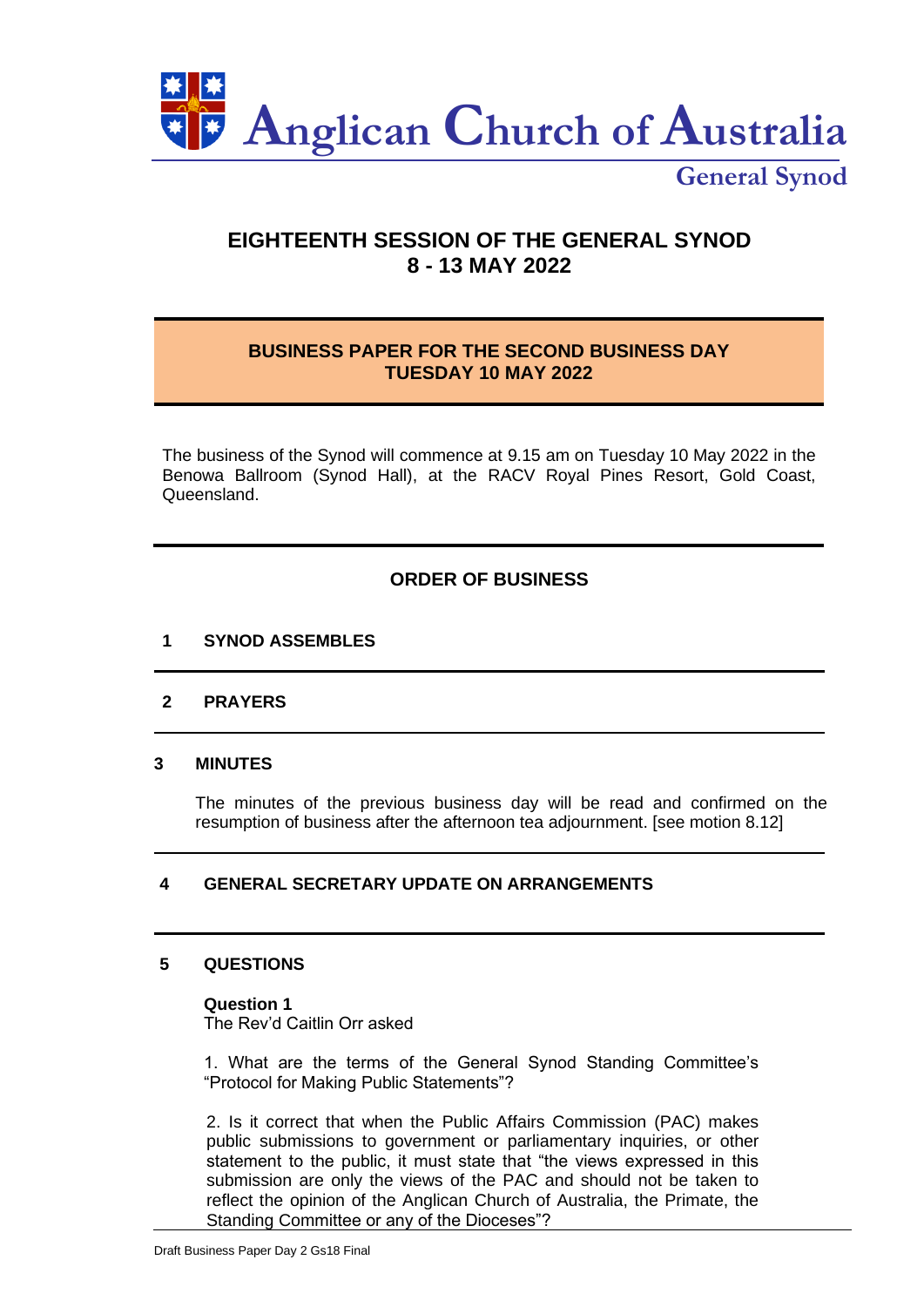# **6 Question 2**

#### Bishop Peter Stuart asked

This question is really in the course of the Bill but I wanted to ensure mover had it early.

If a church worker is permitted to function under a delegation from the Bishop but not directly by the Bishop does that constitute the exercise of the function defined as "permitted to function"?

If a church worker is permitted to function under a system in operation of which the Bishop is aware but not directly by the Bishop does that constitute the exercise of the function defined as "permitted to function".

#### **Question 3**

Dr Laurence Scandrett asked

(a) How many full-time staff and how many part-time staff were employed by the General Synod at the time of GS17 in 2017" What was the staffing FTE at that time.

How many full-time staff and how many part-time staff are currently employed by the General Synod, ie at this time of GS18 in 2022? What is the current staffing FTE?

### **Question 4**

Dr Laurence Scandrett asked

What is the detailed breakdown of the line item "Cost of General Synod", which totals \$182,971 across 2020 and 2021, in the Expenses section of the "Statement of Profit or Loss and Other Comprehensive Income for the year ended 31 December 2021" found on page 3-081 in Book 3 and also on page 3-101 (Note) in Book 3?

#### **Question 5**

Carolyn Tan asked

Is the President of the opinion that Bill 11 - A Bill for the Canon Concerning Services (Amendment) Canon:

- (a) a bill that deals with or concerns ritual ceremonial or discipline of this Church;
- (b) required to follow the procedure for a special bill under section 28 of the Constitution?

#### **Question 6**

Rev'd James Warren asked

What are some helpful ways to substantially cut the cost of the diocesan payments for General Synod and its associated work?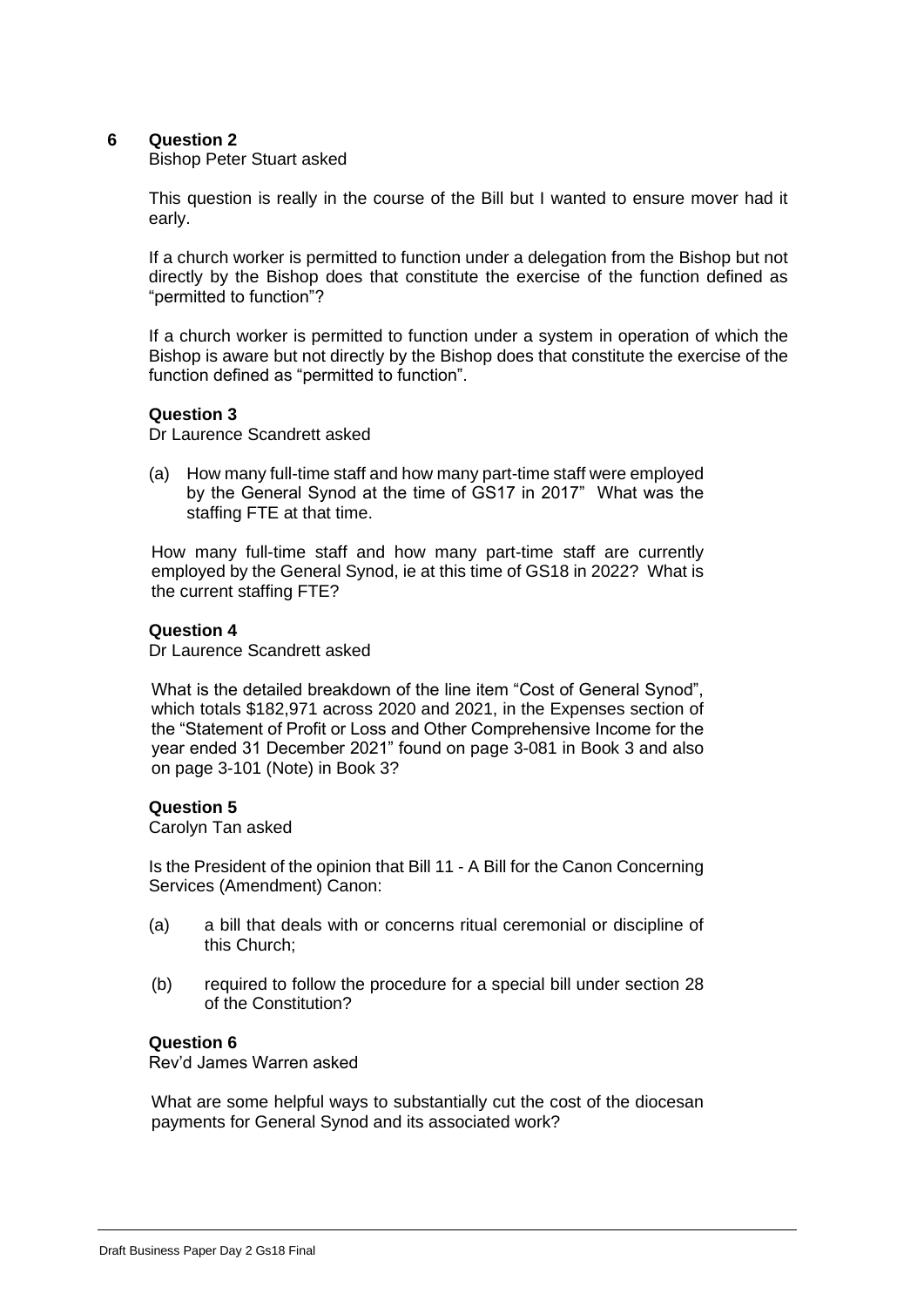# **Question 7**

Doug Marr asked

Which, if any, of the persons listed in item 8.3.3 of the Business Paper for Monday 9 May, are having their travel of accommodation costs paid for by the General Synod?

### **Question 8**

Doug Marr asked

Equal Representation of Women

With reference to various resolutions of General Synods including 85/07 and 25/17 calling for equal representation of women:

a) How many members of each of the three houses of General Synod 18 are male and how many are female?

b) Which dioceses have reported to this session of General Synod, as requested by resolution 25/17, that they have adopted the target of 50% equal representation of women?

# **Question 9**

Doug Marr asked

Audits required by Safe Ministry to Children Canon 2017

- a) In how many dioceses is the Safe Ministry to Children Canon 2017 operative?
- b) How many audits have been completed in accordance with this Canon?
- c) How many audits have been commenced but not yet completed in accordance with this Canon?
- d) Noting section 12 of the Canon provides for the appointment of an independent person to undertake an audit of each diocese at intervals of three years or such lesser period as determined by the Standing Committee and that the General Synod website only provides reports on two audits, how many audits are expected to be commenced in the remainder of 2022?
- e) Noting that there are also internal costs in the General Synod Office, what payments to external parties have been incurred in conducting audits since the passing of the Canon?

# **Question 10**

Dr Leanne Beagley asked

Given the modern governance best practice for Boards of identifying and registering a conflict of interest, with a process for managing voting to ensure there is no perceived or actual conflict. I ask the following question.

Has the Primate considered introducing a process for integrity in decision making through the introduction of a conflict of interest policy, process and register at Standing Committee?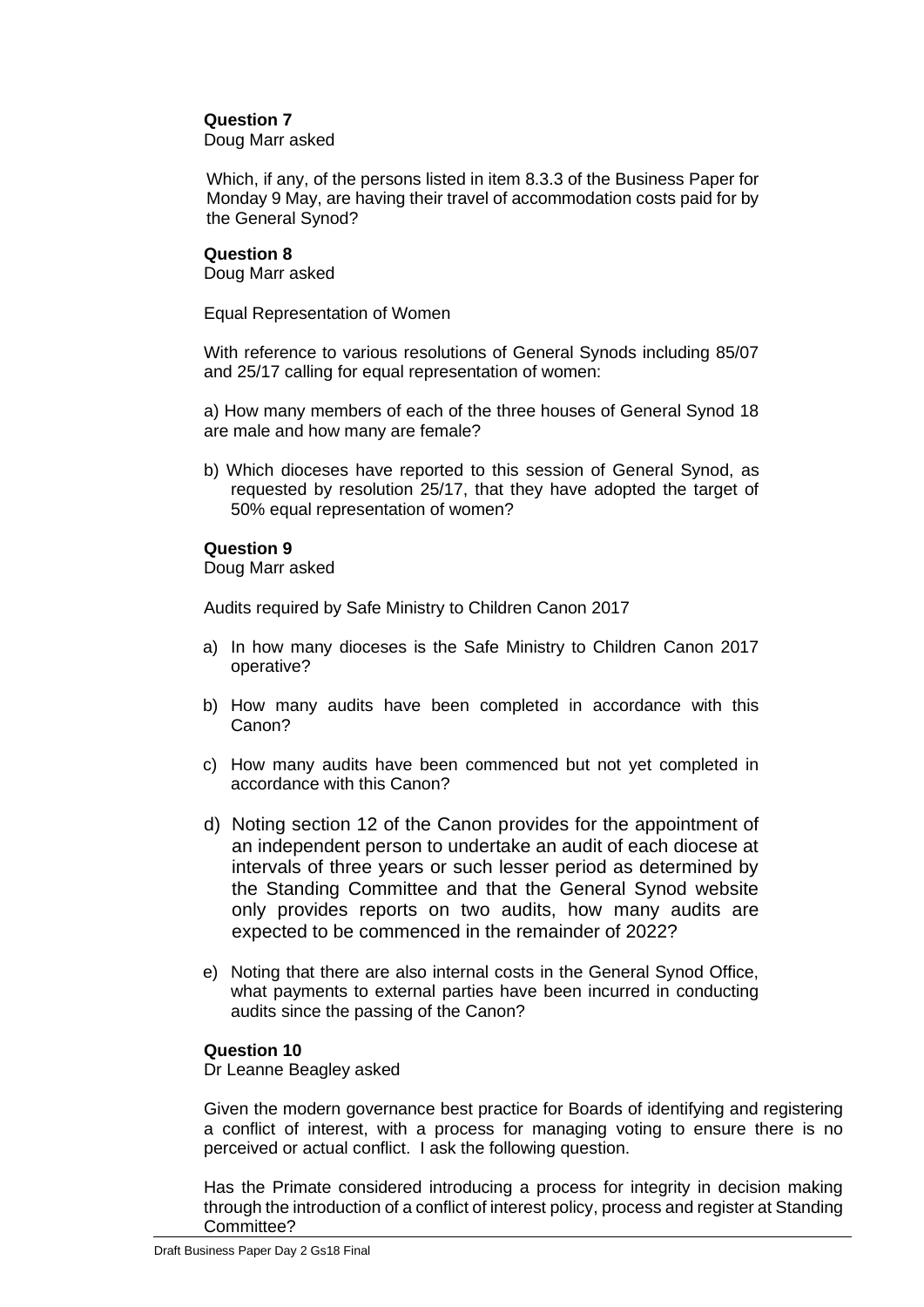#### **Question 11** The Rev'd Canon Peter Sandeman

Has the Primate been able to attend any Primates' Meetings?

Do and have all Primates attended the meeting?

Can you please provide us, the Australian General Synod gathered here with a sense of how at an international level the Primates are addressing the challenges faced by the modern church?

# **6 PETITIONS** [SO 7(e)]

# **7 NOTICES OF QUESTIONS** [SO 7(f)]

**8 NOTICES OF MOTIONS** [SO 7(g)]

### **9 CALL OVER OF THE MOTIONS**

#### **16 MOTIONS BY REQUEST OF STANDING COMMITTEE** [SO 7(j)(i)]

*Note: By resolution 2010/1/09, the Standing Committee adopted the following guidelines for deciding which motions should be brought before General Synod by the request of the Standing Committee:*

*A bill or a resolution which –*

- *(a) Is recommended by the Standing Committee to be passed by General Synod;*
- *(b) Is recommended by a Commission, by a Task Force appointed by the Standing Committee or by a body constituted under a Canon of General Synod;*
- *(c) In the opinion of the Standing Committee is a matter of substantial importance to the Anglican Church of Australia or its relationships with other Churches;*
- *(d) In the opinion of the Standing Committee is necessary to be considered at the next session for the order and good government of the Anglican Church of Australia and to administer the affairs thereof;*

*and that matters be listed on the Business Paper under the relevant criteria above and identifying the signatory(ies) of the proposals.*

*The criterion or criteria by which the Standing Committee determined that a motion should be brought before General Synod by request of the Standing Committee are set out after the heading for that motion.*

*The signatory or signatories of the relevant proposal are set out at the head of the motion as mover and seconder.*

*\*\*\*\*\*\*\**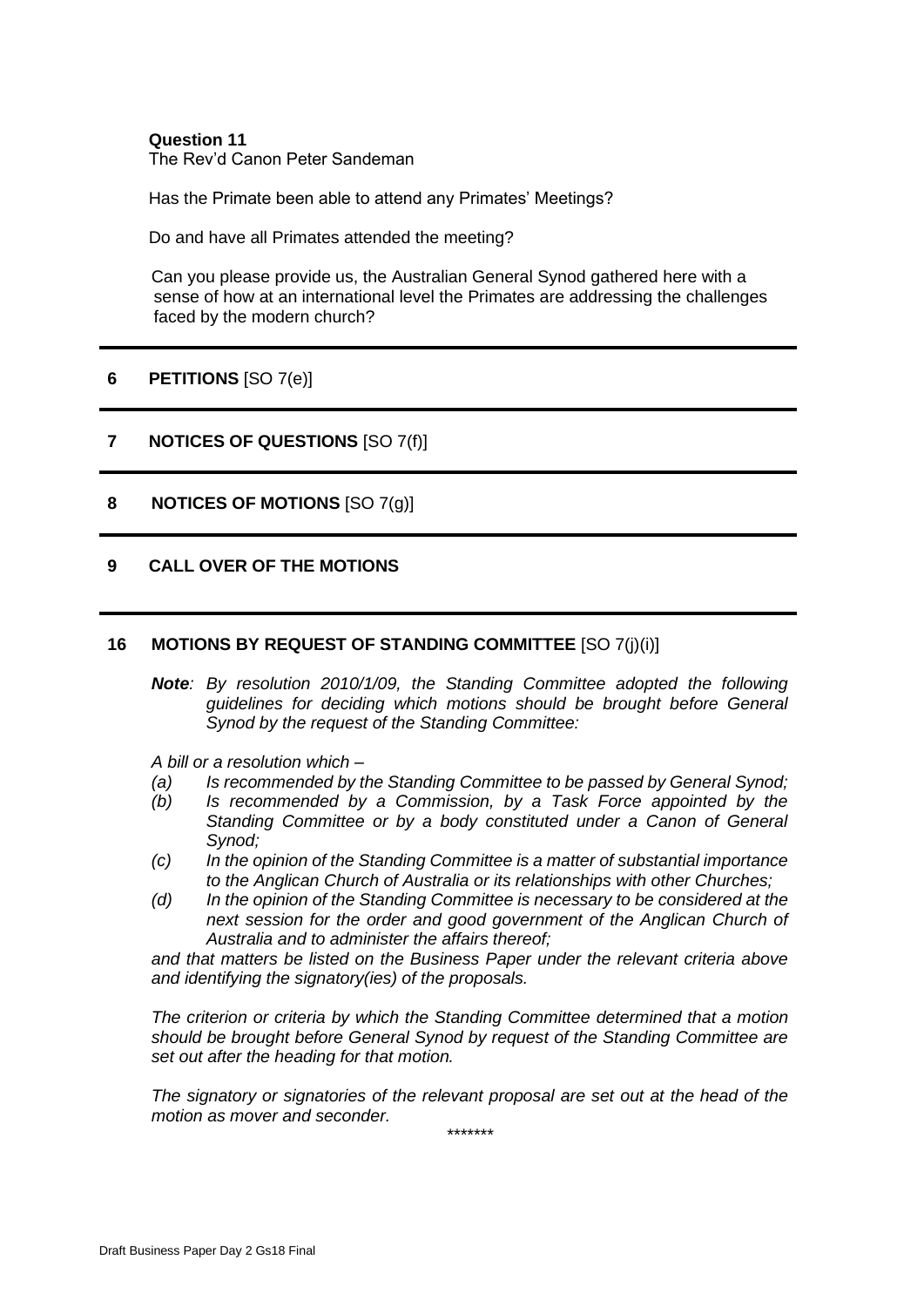# **ORDER OF THE DAY – Tuesday 10 May 2022 at 1.30pm**

**16.3 Motions relating to Financial Matters** (*Book Ref 3*) Criterion (a)

Mr Keith Stephens moving, Bishop Michael Stead seconding

- 16.3.1 That the Treasurer's report on the financial position of the General Synod at 31 December 2021 be received.
- 16.3.2 That the audited financial statements of the General Synod for the year ended 31 December 2021, as adopted by Standing Committee, be received.
- 16.3.3 That the General Synod budget for the year ended 31 December 2022, as approved by Standing Committee, be received.
- 16.3.4 That the General Synod budget for the year ended 31 December 2023 be approved.
- 16.3.5 That Synod receives the General Synod forecast budget for years ended 31 December 2024 and 2025.

#### **ORDER OF DAY Tuesday 10 May 2022 at 11.00am Motions 16.4 to 16.8**

**16.4 National Anglican Family Violence Project** (*Book Ref 4-105)* Criterion (b)

The Rev'd Tracy Lauersen moving, the Very Rev'd Sandy Grant seconding

The General Synod receives the reports of the National Anglican Family Violence Project commissioned by the Anglican Church of Australia Standing Committee:

- I. National Anglican Family Violence Research Report: for the
	- Anglican Church of Australia
- II. NAFVP Prevalence Study Report,
- III. NAFVP Clergy and Lay Leaders Study Report, and
- IV. NAFVP Experience Study Report, and
- a) notes the 28 findings of the Research Project
- b) laments the violence which has been suffered by some of our members and repents of the part we have played in allowing an environment where violence went unaddressed
- c) requests dioceses to respond to the findings of the National Family Violence Project and to introduce and develop primary prevention strategies and pastoral responses relating to family violence.
- **16.5 Ten Commitments for Prevention and Response to Domestic and Family Violence in the Anglican Church of Australia** (*Book Ref 4-105)* Criterion (b)

Dr Karin Sowada moving, the Rev'd Tracy Lauersen seconding

The General Synod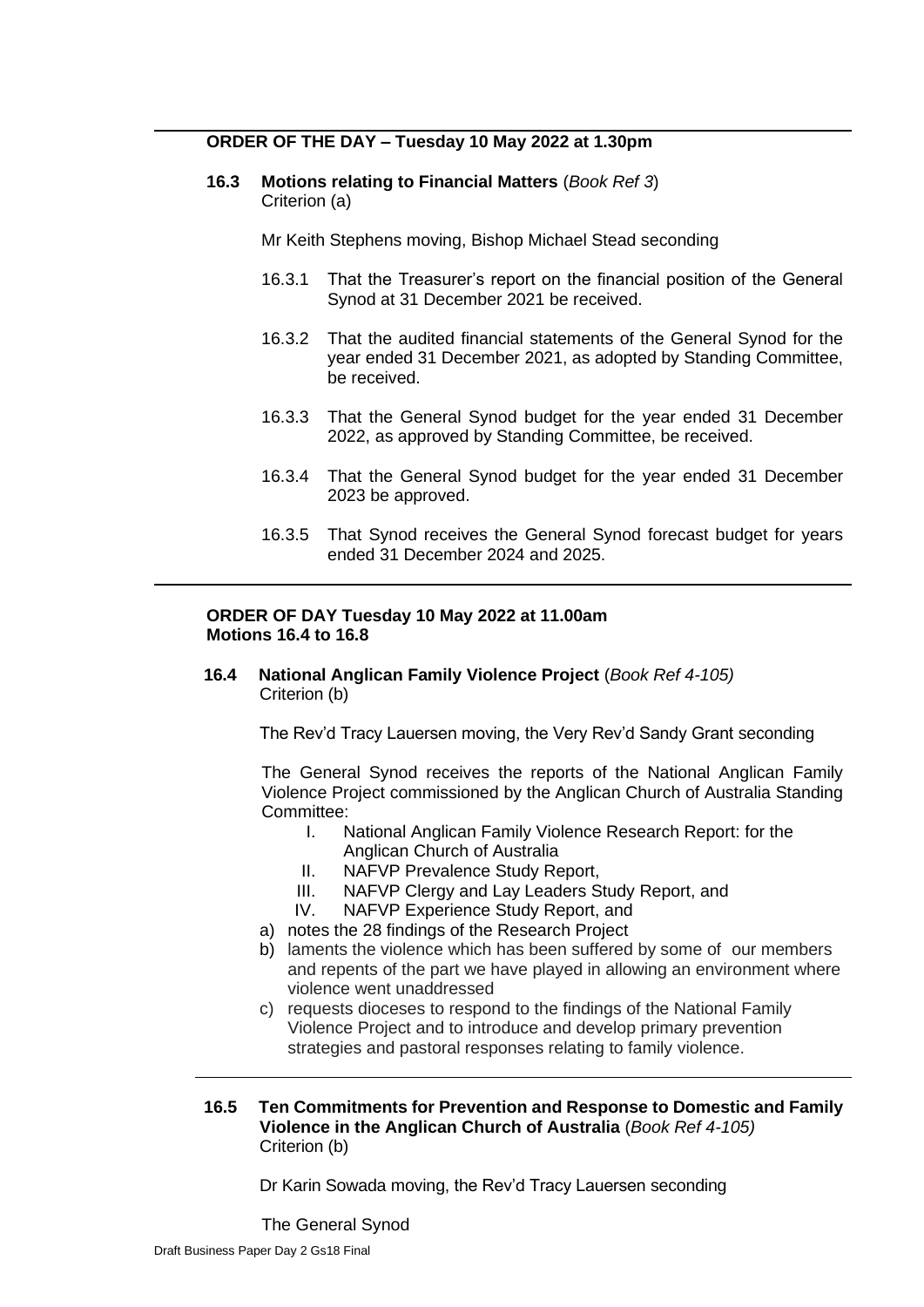- a) notes the development of the Ten Commitments for Prevention and Response to Domestic and Family Violence in the Anglican Church of Australia as a best practice guide for the Anglican Church of Australia to prevent and respond to violence.
- b) notes the endorsement of the Ten Commitments for prevention and response to domestic and family violence in the Anglican Church of Australia by the Standing Committee
- c) thanks those dioceses who have adopted the Ten Commitment's in their recent diocesan Synods
- d) encourages remaining dioceses to adopt the Ten Commitment's at their coming synods.

### **16.6 Families and Culture Commission** (*Book Ref 4-105)* Criterion (b)

Dr Karin Sowada moving, the Rev'd Tracy Lauersen seconding

The General Synod, noting the results of the National Anglican Family Violence Research Project, the scope of prevention work outlined in the Ten Commitments made by the Church and the long-term nature of culture change

- a) ratifies the new Families and Culture Commission established by the General Synod Standing Committee
- b) confirms the functions of the Families and Culture Commission to be
	- I. to examine questions that relate to family violence affecting members of the Church, the drivers of violence and the well-being of families and women referred to it by the Primate, the Standing Committee or the General Synod, and to report thereon to the referring party and to the Standing Committee, and
	- II. to make recommendations to the Standing Committee on matters relating to family violence affecting members of the Church, violence prevention and the well-being of families and women.
- c) confirms that any resolutions at this Synod which referred tasks to the Family Violence Working Group will now be referred to the Families and Culture Commission.

# **16.7 Resourcing the Families and Culture Commission** (*Book Ref 4-106)* Criterion (b)

The Rev'd Tracy Lauersen moving, Dr Karin Sowada seconding

The General Synod, noting the results of the National Anglican Family Violence Research Project, the scope of prevention work outlined in the Ten Commitments made by the Church and the long-term nature of culture change, supports the allocation of General Synod resources to meet the objectives of the Family and Culture Commission, and

- a. requests the Treasurer to recast the General Synod budget to allocate \$52,000 to the Family and Culture Commission in the 2022 General Synod Statutory Assessment budget and \$186,000 in the 2023 budget and 2024-25 forecasts; and
- b. requests Standing Committee to apply this funding to staffing and resourcing the Anglican Church of Australia's prevention and response to family violence affecting its members.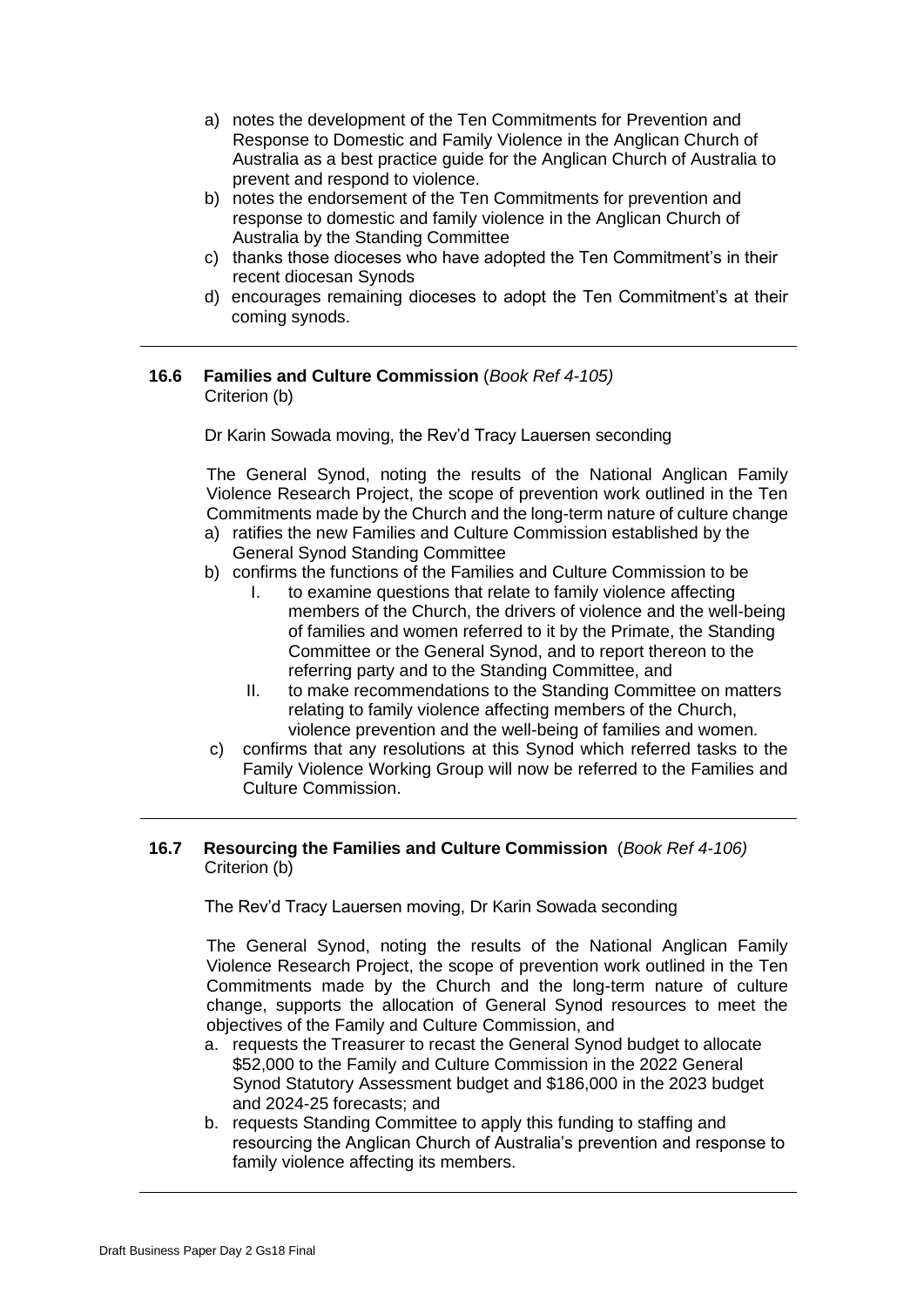### **16.8 Family Violence and First Nations Communities** (*Book Ref 4-106)* Criterion (b)

Bishop Chris McLeod moving, the Dr Rose Elu seconding

The General Synod, noting the new Federal Government draft national plan to end violence against women and children that prioritises two five-year Aboriginal and Torres Strait Islander action plans, requests the Families and Culture Commission to continue to monitor this development, to work with the National Aboriginal and Torres Strait Islander Anglican Council (NATSIAC), the Church's First Nations leaders and relevant diocesan teams to assist them to develop family violence prevention resources appropriate for their context and to report back to the next General Synod.

# **ORDER OF DAY Wednesday 11 May 2022 at 1.30pm**

**16.11 Climate Change – Call on Australian Governments (***Book Ref 4-060)* Criterion (b)

The Very Rev'd Dr Peter Catt moving, Bishop Murray Harvey seconding

Noting*:*

- A. Australia's endorsement of the 2015 UN Paris Climate Change Agreement (COP21) and in particular the global framework to avoid dangerous climate change caused by emissions of greenhouse gases by limiting global warming to well below 2°C and pursuing efforts to limit it to 1.5°C.
- B. Australia's pledge to the 2021 UN Glasgow Conference (COP26) to achieve nett zero emissions by 2050, and the endorsement of this pledge by both the Coalition government at the time of the Conference and the Australian Labour Party then in Opposition.
- C. That all Australian sub-national governments have also endorsed the goal of nett zero emissions by 2050 or earlier.
- D. That all levels of Australian government apart from WA and NT have committed to interim reductions by 2030.
- E. That urgent action to keep the 1.5C goal alive was called for at COP26 with 190 countries pledging to rapidly phase down their use of coal – a pledge that was not adopted by Australia.
- F. That while Australian greenhouse gas emissions in the electricity generation sector are declining, in all other sectors including transport, agriculture and resource extraction emissions continue to increase consistent with a 3C warming scenario if other countries followed similar policies and emissions trajectories.

#### This Synod

- 1. understands the theological value of the natural world as a divine blessing intended by God to flourish and to be shared in harmony by human communities, and recognises that this blessing has been spoiled and abused by human greed and carelessness;
- 2. laments the suffering already being endured across the world by communities facing drought, water insufficiency, loss of arable lands, destructive fire events, cyclones, floods and rising sea levels, and the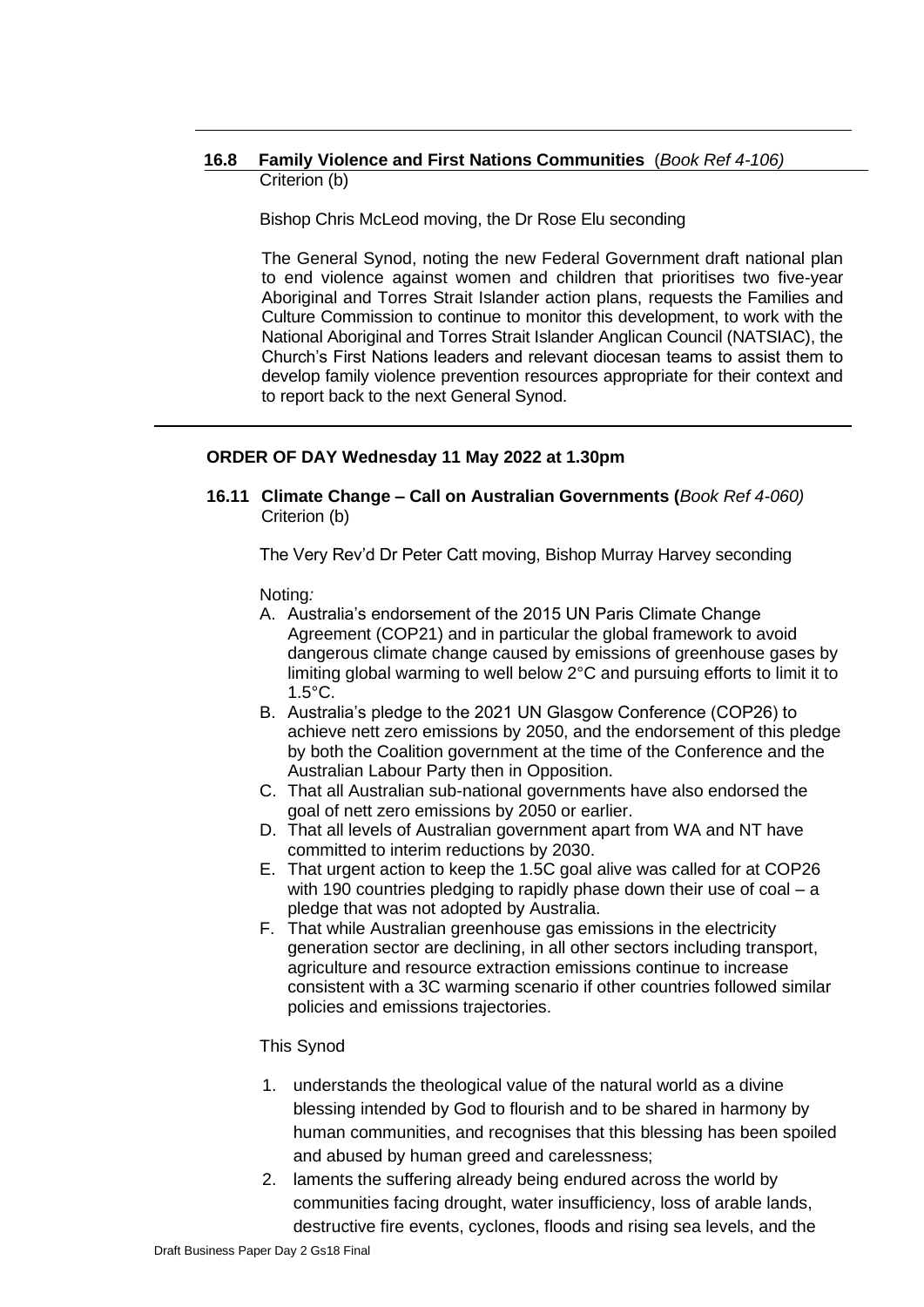increasing threat to life caused by rising global temperatures, air pollution and loss of biodiversity which will be borne disproportionately by the poorest of the world's poor;

- 3. is appalled at the lack of action by governments and powerful corporations who pay lip-service to the need for climate action but do not take the urgent and far-reaching actions consistent with avoiding climate catastrophe and immense suffering;
- 4. is ashamed of the low ambition for climate action shown by government, major institutions and businesses in Australia, and resolves to hold major stakeholders to account;
- 5. calls upon the Federal government to explain how its stated support for the 1.5C warming goal can be consistent with its refusal to adopt the COP26 pledge to phase down the use of coal;
- 6. calls on all levels of Australian government to significantly lift interim 2030 emissions targets in recognition that action must be taken this decade to avoid breaching the 1.5C warming target;
- 7. calls upon the Federal and each of the sub-national governments to advise what policies it has implemented or plans to implement in order to achieve both the net zero by 2050 goal and the keeping of global warming below 1.5C;
- 8. demands that Australian governments enact legislation to ensure businesses profiting from our shared environment are made accountable and financially responsible for the true cost of environmental degradation including climate change mitigation and adaptation;
- 9. encourages all levels of Australian government to think beyond the next budget cycle, to commit the level of resources consistent with the scale of the problem, to equip and encourage Australian institutions, media organisations, businesses and places of learning in order that we can work together to develop imaginative and creative responses to climate catastrophe.

# **16.20 Defence Chaplaincy** (*Book Ref 4-295)* Criterion (b)

Mr Allan Gallimore moving, The Rev'd Catherine Wynn Jones seconding

The General Synod

- thanks God for the wonderful ministry of Anglican Defence Chaplains undertaken in the increasingly difficult climate of growing secularism and pluralism
- thanks God for the privileged position and blessed opportunity to still have Christian chaplains living among and ministering to our Defence Force personnel
- notes the significant reduction in support for the Bishop provided by Australian Government Department of Defence and encourages each diocese to financially support Defence Chaplaincy by collecting a congregational donation each year on Defence Sunday (the Sunday before Remembrance Day)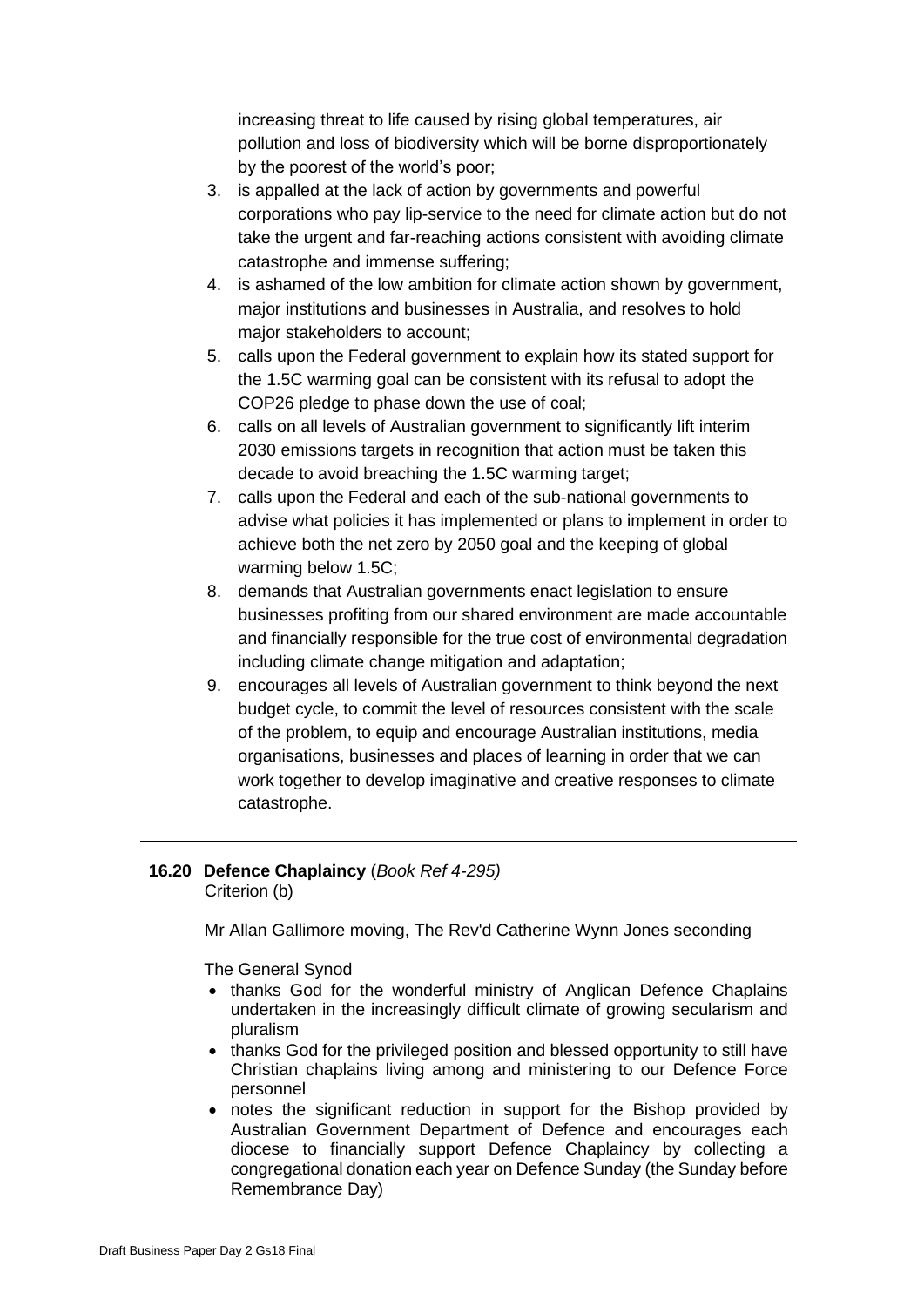• affirms the importance of Anglican Defence Chaplaincy as a critical element of the Church's ministry, notes the benefits to the Church of partnering with Defence Chaplaincy in gospel ministry, notes the strategic importance of having high calibre younger women and men serve as chaplains, and therefore encourages each diocese to work with the Bishop to the Defence Force in recruiting them.

### **17 MOTIONS FOR BILLS FOR CANONS BY REQUEST OF STANDING COMMITTEE** [SO 7(j)(i)]

#### **17.1 Bill 01 – A Bill for the Safe Ministry Legislation Amendments Canon 2022** *(Book Ref 1-02)*

Mr Garth Blake AM SC moving, Ms Audrey Mills seconding

That a Bill for the Safe Ministry Legislation Amendments Canon 2022 be approved in principle.

### **17.8 Bill 08 – A Bill for the Special Tribunal (Removal from Office) Canon 2022** *(Book Ref 1-52)*

Dr Robert Tong AM moving, Justice Debra Mullins AO seconding

That a Bill for the Special Tribunal (Removal from Office) Canon 2022 be approved in principle.

# **17.9 Bill 09 – A Bill for the Episcopal Standards Investigations Amendment Canon 2022** *(Book Ref 1-54)*

Justice Debra Mullins AO moving, Dr Carolyn Tan seconding

That a Bill for the Episcopal Standards Investigations Amendment Canon 2022 be approved in principle.

### **17.10 Bill 10 – A Bill for the Long Service Leave (Sabbatical Allowance Amendment) Canon 2022** *(Book Ref 1-56)*

The Rev'd Andrew Ford moving, Mr Allan Thompson seconding

That a Bill for the Long Service Leave (Sabbatical Allowance Amendment) Canon 2022 be approved in principle.

#### **17.11 Bill 12 – A Bill for the Strategic Issues, Commissions, Task Forces and Networks Amendment Canon 2022** *(Book Ref 1-59)*

Justice Debra Mullins AO moving, The Rev'd Tracy Lauersen seconding

That a Bill for the Strategic Issues, Commissions, Task Forces and Networks Amendment Canon 2022 be approved in principle.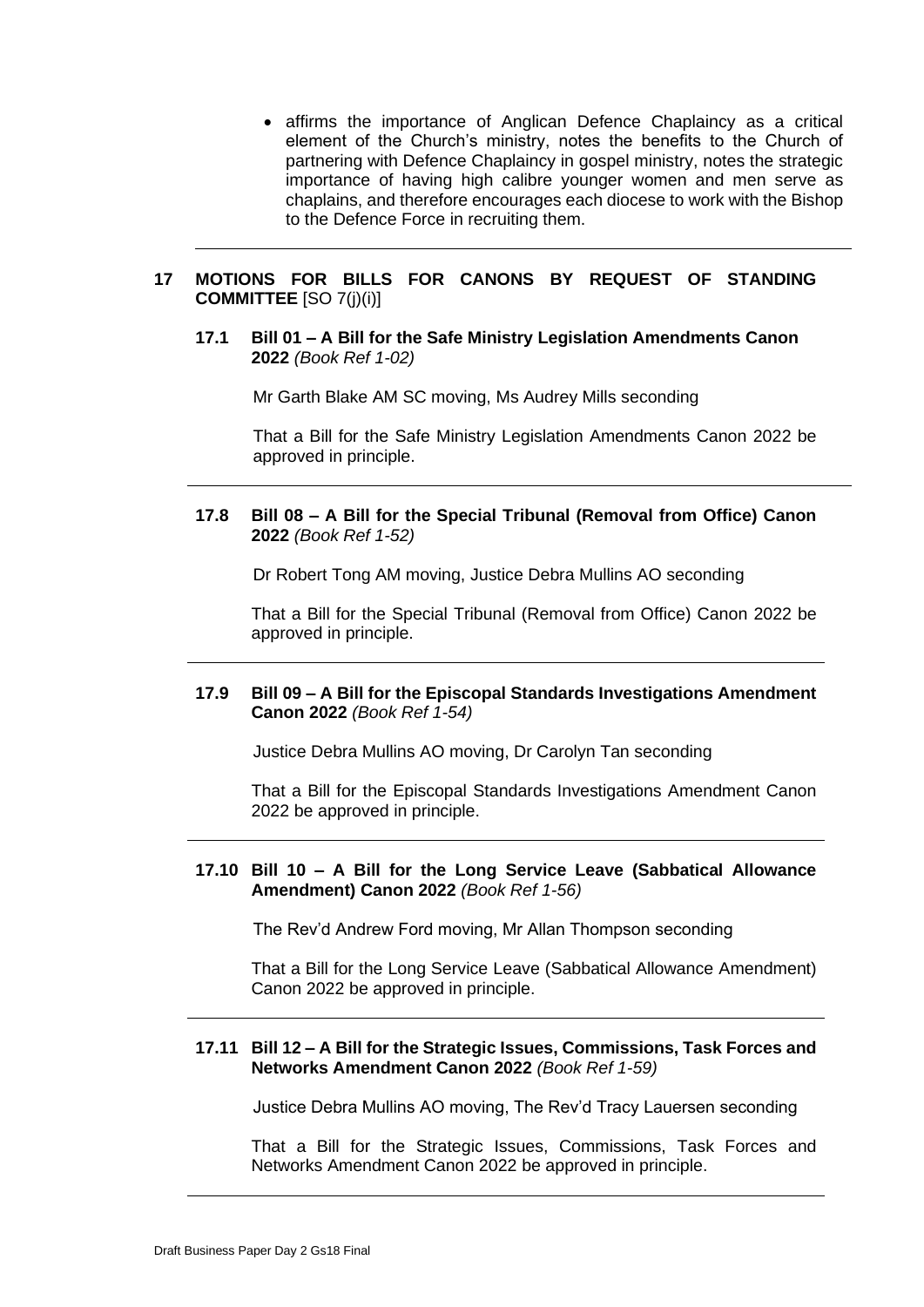### **17.13 Bill 14 – A Bill for the General Synod Presence Canon 2022** *(Book Ref 1-65)*

Archdeacon Arthur Copeman moving, Mr Steve Lucas seconding

That a Bill for the General Synod Presence Canon 2022 be approved in principle.

### **20 MOTIONS BY REQUEST OF A DIOCESAN SYNOD OR DIOCESAN COUNCIL** [SO 7(j)(iii)]

#### **20.1 Raising the Age of Criminal Responsibility** *(Diocese of Adelaide)*

Bishop Chris McLeod moving, The Rev'd Professor Peter Sandeman seconding

The General Synod

- a) supports raising the age of Criminal Responsibility from 10 to 14 years;
- b) asks the President to write conveying the resolution and support for it to the Federal Attorney-General and the Meeting of Attorneys-General.

#### **20.2 The Appellate Tribunal** *(Diocese of Ballarat)*

Mr Peter Jarvis moving, The Rev'd Glen Wesley seconding

At the invitation of the Bishop-in-Council of the Diocese of Ballarat, the General Synod

- 1. Commends the integrity, hard work and considerable investment of time and energy by members of the Appellate Tribunal in dealing with liturgical innovations arising from the change to The Marriage Act 1961 as amended in 2019 concerning civil marriages.
- 2. Affirms our unity with Anglicans across Australia which is based on Christ's call and not our righteousness. We reject any sectarianism which claims doctrinal uniformity other than that expressed in the Creeds and in the Book of Common Prayer.

### **ORDER OF THE DAY – Tuesday 10 May at 3.30pm Marriage, Human Sexuality and Same-sex relationships (Motions 20.3 to 20.7 and 24.3 to 24.5)**

#### **20.3 Statements as to the Faith, Ritual, Ceremonial or Discipline of this Church made under Section 4 of the Constitution** *(Diocese of Sydney)*

*In accordance with Rule V, the text of this statement, together with an Explanatory Memorandum, was sent to all members of the General Synod prior to the Synod. The Statement and Explanatory Memorandum are available at [https://anglican.org.au/wp-content/uploads/2022/02/GS18-](https://anglican.org.au/wp-content/uploads/2022/02/GS18-Statements-as-to-the-faith-ritual-ceremonial-or-discipline-of-this-Church.pdf) [Statements-as-to-the-faith-ritual-ceremonial-or-discipline-of-this-Church.pdf](https://anglican.org.au/wp-content/uploads/2022/02/GS18-Statements-as-to-the-faith-ritual-ceremonial-or-discipline-of-this-Church.pdf)*

*[Rule](https://anglican.org.au/wp-content/uploads/2022/02/Rule-V-Statement-made-under-Section-4-of-the-Constitution.pdf) V outlines the procedures for submitting, circulating and considering Statements*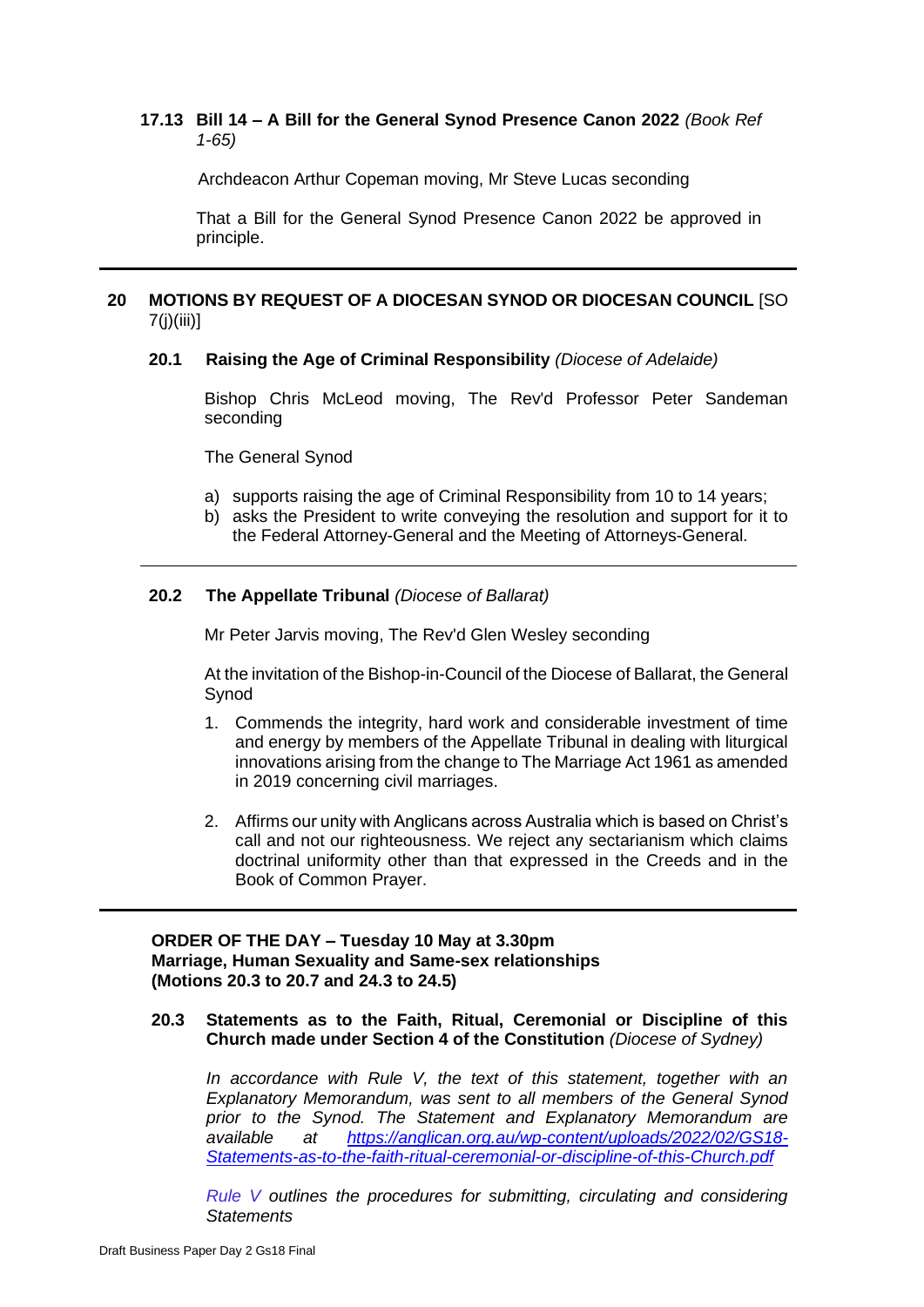### **Statement 1 - Marriage as the union of a man and a woman**

Archbishop Kanishka Raffel moving, The Rev'd Natalie Rosner seconding

Pursuant to the authority recognised in s.4 and s.26 of the Constitution to make statements as to the faith, ritual, ceremonial or discipline of this Church, and in accordance with the procedures set out in Rule V, the General Synod hereby states:

- 1. The faith, ritual, ceremonial and discipline of this Church reflect and uphold marriage as it was ordained from the beginning, being the exclusive union of one man and one woman arising from mutual promises of lifelong faithfulness, which is in accordance with the teaching of Christ that, "from the beginning the Creator made them male and female", and in marriage, "a man will leave his father and mother and be united to his wife, and the two will become one flesh" (Matt 19:4-5).
- 2. The solemnisation of a marriage between a same-sex couple is contrary to the teaching of Christ and the faith, ritual, ceremonial and/or discipline of this Church.
- 3. Any rite or ceremony that purports to bless a same-sex marriage is not in accordance with the teaching of Christ and the faith, ritual, ceremonial and/or discipline of this Church.

#### **20.4 Statements as to the Faith, Ritual, Ceremonial or Discipline of this Church made under Section 4 of the Constitution** *(Diocese of Sydney)*

*In accordance with Rule V, the text of this Statement, together with an Explanatory Memorandum, was sent to all members of the General Synod prior to the Synod. The Statement and Explanatory Memorandum are available at [https://anglican.org.au/wp-content/uploads/2022/02/GS18-](https://anglican.org.au/wp-content/uploads/2022/02/GS18-Statements-as-to-the-faith-ritual-ceremonial-or-discipline-of-this-Church.pdf) [Statements-as-to-the-faith-ritual-ceremonial-or-discipline-of-this-Church.pdf](https://anglican.org.au/wp-content/uploads/2022/02/GS18-Statements-as-to-the-faith-ritual-ceremonial-or-discipline-of-this-Church.pdf)*

*[Rule](https://anglican.org.au/wp-content/uploads/2022/02/Rule-V-Statement-made-under-Section-4-of-the-Constitution.pdf) V outlines the procedures for submitting, circulating and considering Statements*

Bishop Michael Stead moving, Ms Seak-King Huang seconding

#### **Statement 2 - Definition of Unchastity**

Pursuant to the authority recognised in s.4 and s.26 of the Constitution, to "make statements as to the… discipline of this Church", and in accordance with the procedures set out in Rule V, the General Synod states that it continues to hold the historic view that unchastity means sexual activity outside a marriage relationship, defined in the *Book of Common Prayer* as the union of one man and one woman, in accordance with Jesus' teaching about marriage in Matt 19:4-5.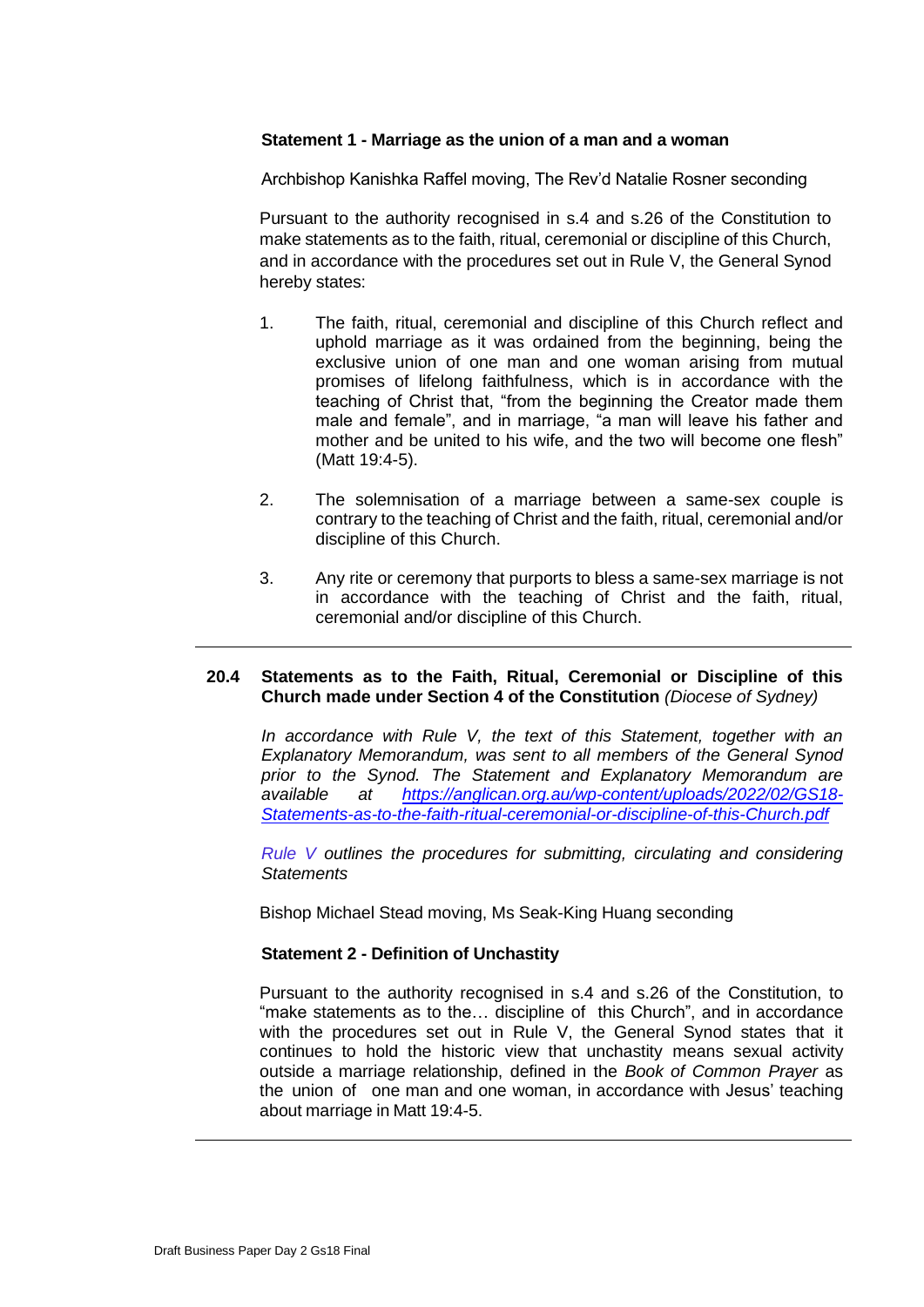# **20.5 Safe Churches** *(Diocese of Sydney)*

Bishop Peter Lin moving, The Rev'd Kate Beer seconding

General Synod—

- 1. Deplores and condemns any behaviour that is disrespectful, hurtful, intentionally insensitive, bullying or abusive, and recognises and rejoices in the image of God as reflected in every human being, regardless of race, social circumstances, creed or sexual identity, and apologises to and seeks forgiveness from lesbian, gay, bisexual, transgender or intersex (LGBTI) persons whom we have treated in this way.
- 2. Commits itself to fostering churches and fellowships where compassion and grace abound and where the love of God is expressed to all, so that our churches and ministries are welcoming, safe and respectful of all people.

# **20.6 Affirming Singleness** *(Diocese of Sydney)*

The Rev'd Dr Danielle Treweek moving, The Rev'd Dr Rhys Bezzant seconding

General Synod—

- 1. Notes that *Faithfulness in Service* was adopted by the General Synod in 2004 "as the national code for personal behaviour and the practice of pastoral ministry by clergy and lay church workers" (Resolution 33/04).
- 2. Notes that in *Faithfulness in Service* clergy and church workers are called to take "responsibility for their sexual conduct by maintaining chastity in singleness and faithfulness in marriage" (FIS 7.2).
- 3. Affirms that singleness is, like marriage, an honourable state for God's people, in which the fullness of God's blessings may be enjoyed. Singleness is highly commended in Scripture (1 Cor 7:8, 32-38; Matt 19:10-12).

# **20.7 Blessing Civil Same-sex marriages** *(Diocese of Sydney)*

The Rev'd Dr Mark Thompson moving, The Rev'd Jennifer Hercott seconding

General Synod—

- 1. notes that Resolution I.10 of the 1998 Lambeth Conference declared that it "cannot advise the legitimising or blessing of same sex unions", and
- 2. notes that the blessing of same-sex marriages in Anglican jurisdictions overseas was a key catalyst for the "tear in the fabric of the Anglican Communion" that has widened over the past two decades, and is likely to have the same dire and potentially irreversible consequences for the Anglican Church of Australia, and
- 3. notes the Majority Opinion of the Appellate Tribunal in the Wangaratta Reference that the form of service proposed by the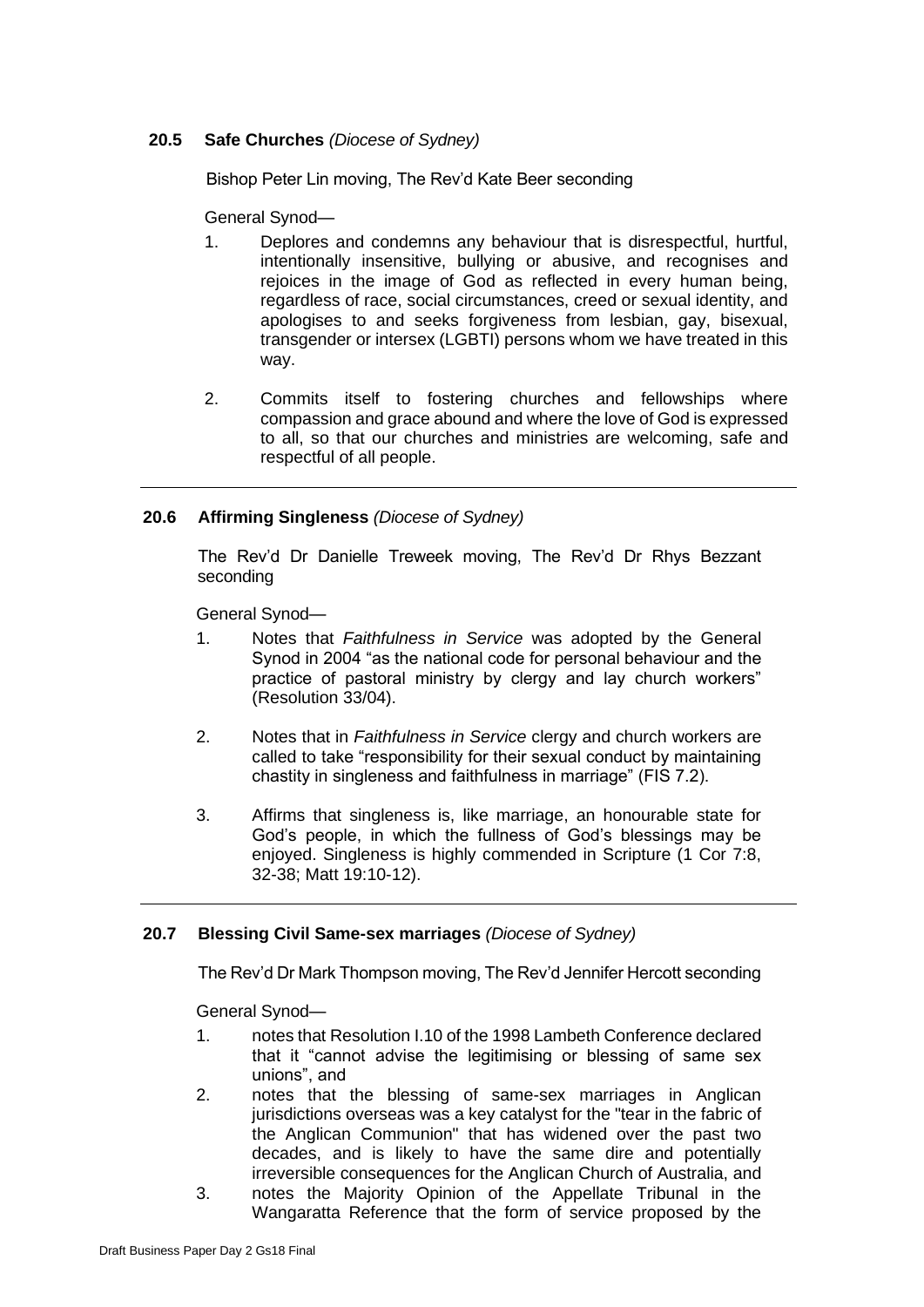Wangaratta Regulation which permits the blessing of a same-sex marriage is not contrary to our Constitution or Canons, and notwithstanding this

- 4. continues to affirm GS Resolution 62/04, that "this General Synod does not condone the liturgical blessing of same sex relationships", on the basis that this is contrary to the teaching of Christ (e.g., Matt 19:4-5) and the faith, ritual, ceremonial and/or discipline of this Church, and
- 5. calls on Diocesan Bishops and Synods to take the necessary steps to prevent the blessing of same-sex marriages and/or unions in their diocese, so as to uphold the teaching of Christ and preserve and protect the unity of the Anglican Church of Australia.

# **21 MOTIONS FOR BILLS FOR CANONS BY REQUEST OF A DIOCESAN SYNOD OR DIOCESAN COUNCIL** [SO 7(j)(iii)]

**21.1 Bill 11 – A Bill for the Canon Concerning Services (Amendment) Canon 2022** *(Book Ref 1-78) (Diocese of Sydney)*

Bishop Michael Stead moving, The Rev'd Lynda Johnston seconding

That a Bill for the Canon Concerning Services (Amendment) Canon 2022 be approved in principle.

# **22 MOTIONS FOR RULES BY REQUEST OF A DIOCESAN SYNOD OR A DIOCESAN COUNCIL** [SO 7(j)(iii)

**22.1 Bill R03 – A Bill for a Rule to Amend Rule II – Standing Committee (Membership) 2022** *(Book Ref 1-81) (Diocese of Sydney)*

The Ven Dane Courtney moving, Mrs Briony Bounds seconding

That a Bill for a Rule to Amend Rule II – Standing Committee (Membership) 2022 be approved in principle.

# **23 NOTICES OF MOTION RECEIVED BY STANDING COMMITTEE FROM MEMBERS OF SYNOD** [SO 7(l)]

# **23.1 Being the Body of Christ**

Bishop Matt Brain moving, the Rev Prof Dorothy Lee seconding

That this General Synod

- a) acknowledging that there are several theological and spiritual cultures within The Anglican Church of Australia,
- b) recognising that the persons within each culture adhere to it for reasons of belief conscientiously held in adherence to holy scripture as well as social identity, and
- c) welcoming the strengths that our diverse unity brings,

therefore calls on all Anglicans regardless of their cultural identity to:

- d) respect one another's cultures,
- e) build on what we hold in common,
- f) affirm that the separation of any one of us diminishes us all, and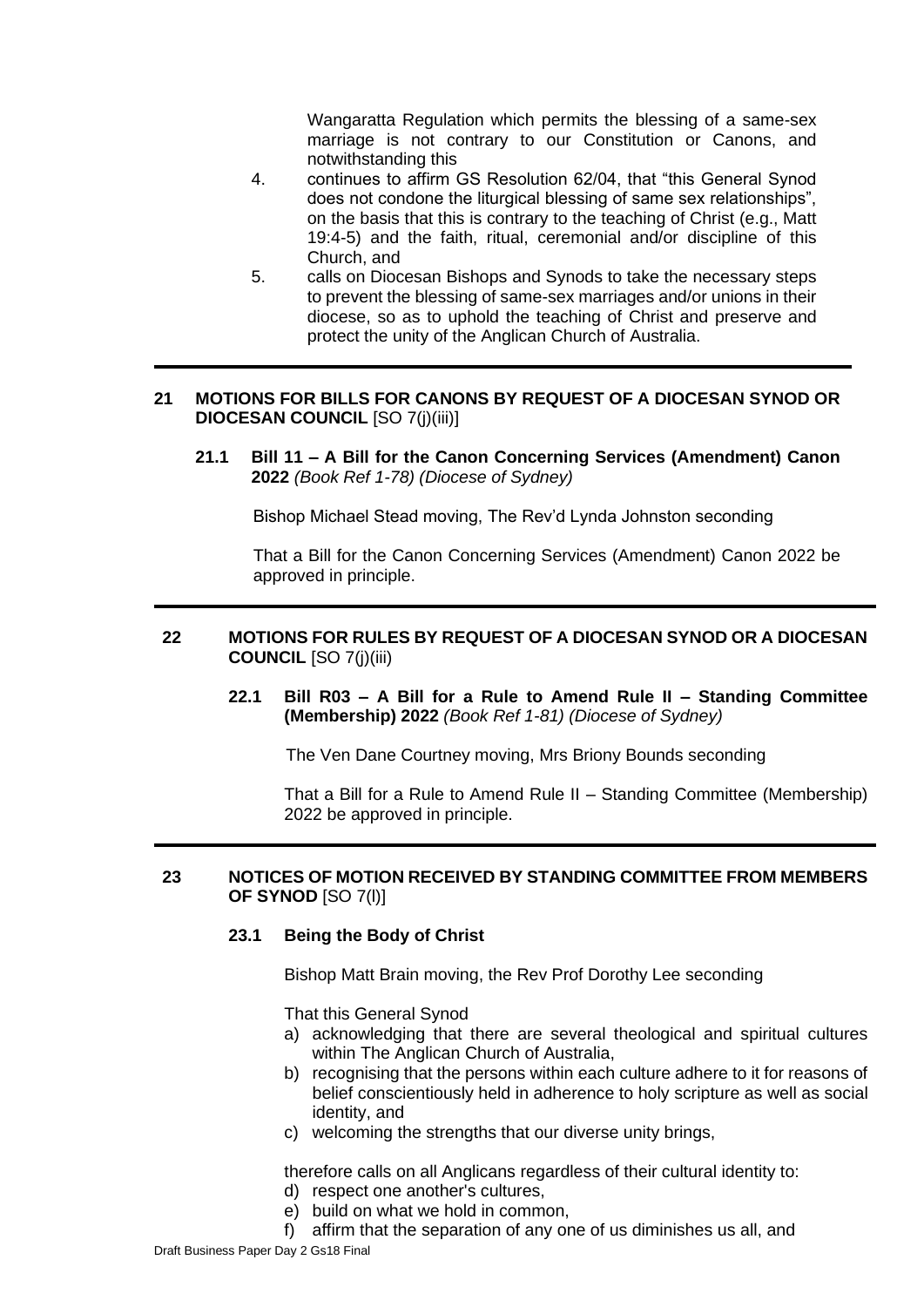g) where we differ seek, 'in the spirit of Philippians 3:13, "forgetting what lies behind and straining forward to what lies ahead", to discover each other's faith as it is today and to appeal to history only for enlightenment, not as a way of perpetuating past controversy'\*

so that the gospel we proclaim may be attractive to the widest range of Australians to whom we seek to minister.

\**From the aims of the Anglican-Roman Catholic International Commission (ARCIC I) accessed 6 March 2022 at www.anglicancentreinrome.org/arcic-i-iiand-iii.*

### **23.2 30th Anniversary of the Ordination of Women**

Bishop Keith Joseph moving, Justice Debra Mullins AO seconding

That Synod notes that:

this year marks the 30th anniversary of the ordination of the first women priests in the Anglican Church of Australia and that by the end of 1992 92 women had been ordained priests Australia wide – '92 in 92';

currently, according to the Anglican Church Directory 2020/21 there are 3831 clergy of whom 888 (23%) are women. Of this number there are 7 bishops, 397 active priests, 171 active deacons, 66 whose position is not specified and 247 who are retired;

and acknowledges the important contribution ordained women have made and continue to make to worship, ministry and leadership in the Anglican church.

and notes further that this year will be a time for observance of this anniversary across the nation;

and that 2 of the original 92 in 92: the Most Reverend Kay Goldsworthy AO, the Archbishop of Perth and the Right Reverend Kate Prowd, Assistant Bishop in the Diocese of Melbourne are members of this Synod.

#### **23.3 Kriol Preya Buk 2021**

The Rev'd Kate Beer moving, Bishop Greg Anderson seconding

The General Synod gives thanks to God for the publication of the Kriol Preya Buk 2021 in the Diocese of the Northern Territory.

Recognising the Anglican value of worshipping God in a language understood by the people, Synod celebrates with joy the work of Kriol speakers involved in this translation project and commends the work of further liturgy translation.

### **23.7 National Aboriginal Bishop and the National Torres Strait Islander Bishop**

Bishop Keith Joseph moving, Bishop Chris McLeod seconding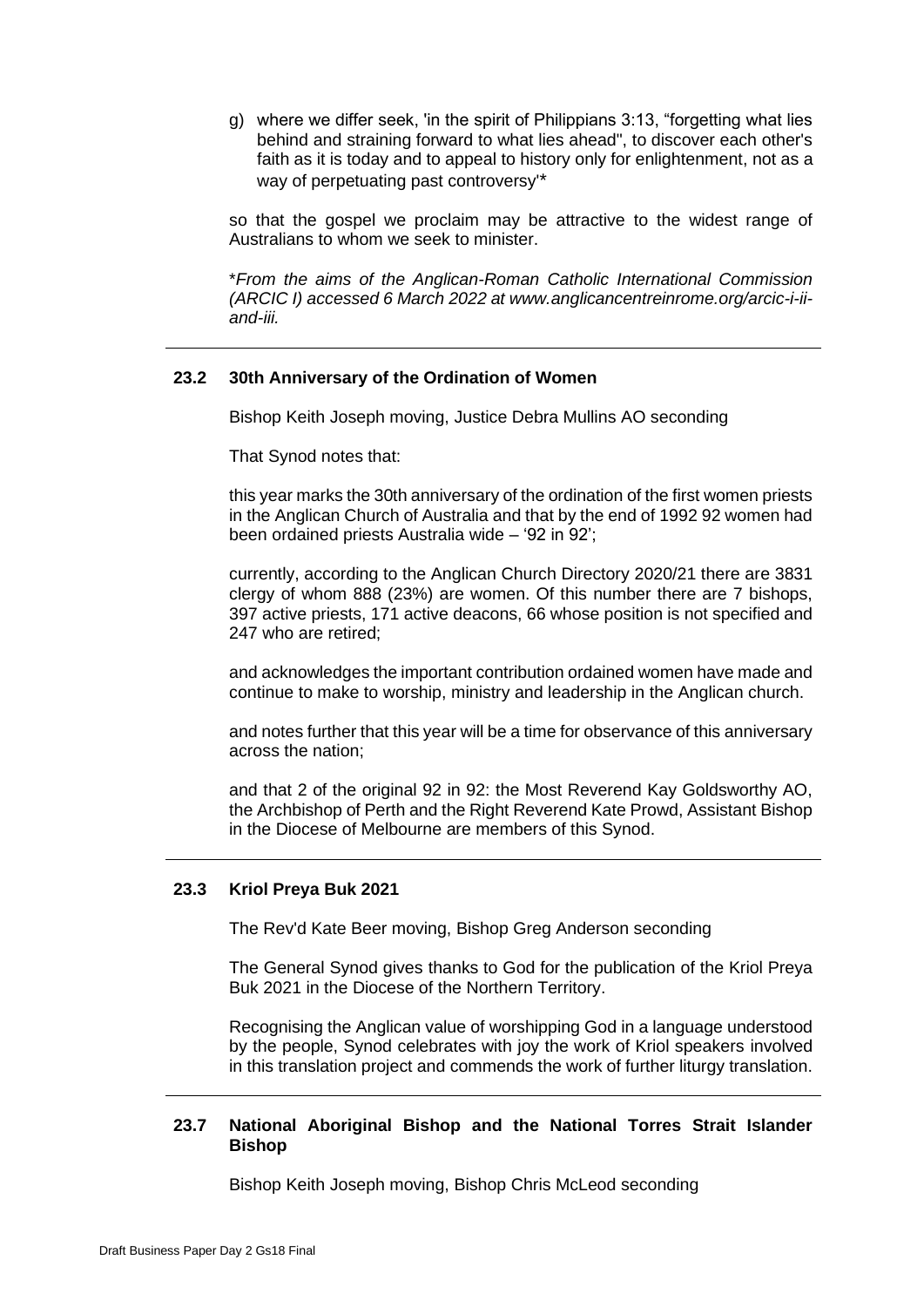That this General Synod requests the Standing Committee to consider provision for a full stipend and travel allowance for the National Aboriginal Bishop and the National Torres Strait Islander Bishop.

# **23.8 Viability of Regional Dioceses**

Bishop Keith Joseph moving, Bishop Greg Anderson seconding

This General Synod

Recognising the financial stress and administrative strain placed on regional and rural dioceses due to the legacy of historic sexual abuse claims, the rising cost of insuring property and ministry operations, and the increased workload from centrally-mandated ministry programs: requests that the Standing Committee, with the support of the Diocesan Financial Advisory Task Force determine how the Metropolitan Dioceses could take on greater responsibility for supporting ministry in all the dioceses of their respective Provinces including but not limited to policies, processes, administration, registries, insurance, redress and continued presence in regional and rural ministries.

### **24 NOTICES OF MOTION RECEIVED AFTER CONFIRMATION OF THE ORDER OF BUSINESS FOR FIRST DAY** [SO 37]

#### **24.1 Statutory Assessment**

The Rev'd Gavin Poole moving, The Rev'd Simon Roberts seconding

This General Synod

thanks the treasurer and staff for the clear and comprehensive financial reports in Book 3 and is grateful for the transparent and well managed accounts of the Anglican Church of Australia.

Furthermore synod notes that:-

- from 2016 to 2021 Statutory Assessments increased by 12.6% (p139) compared to a CPI increase of less than 10% over the same time period;
- the General Synod representation dropped from 232 in 2017 (p136) to 222 in 2022 (p150), suggesting that the burden of the statutory assessment, on a shrinking church, will become greater;
- commissions, workshops and task forces are budgeted at \$151,800 in 2022 (p145); and
- as of December 2021 the reserve fund is in a healthy net financial position of \$3,925,555 (p123) yet still accumulating capital from the business account (p5).

Synod therefore requests Standing Committee to:-

- explore ways of reducing costs and funding from other sources to significantly reduce the Statutory Assessment in the near future; and
- return to the practice of sending the budget to dioceses months prior to each General Synod, giving opportunity for comment and to include such feedback in the report to General Synod.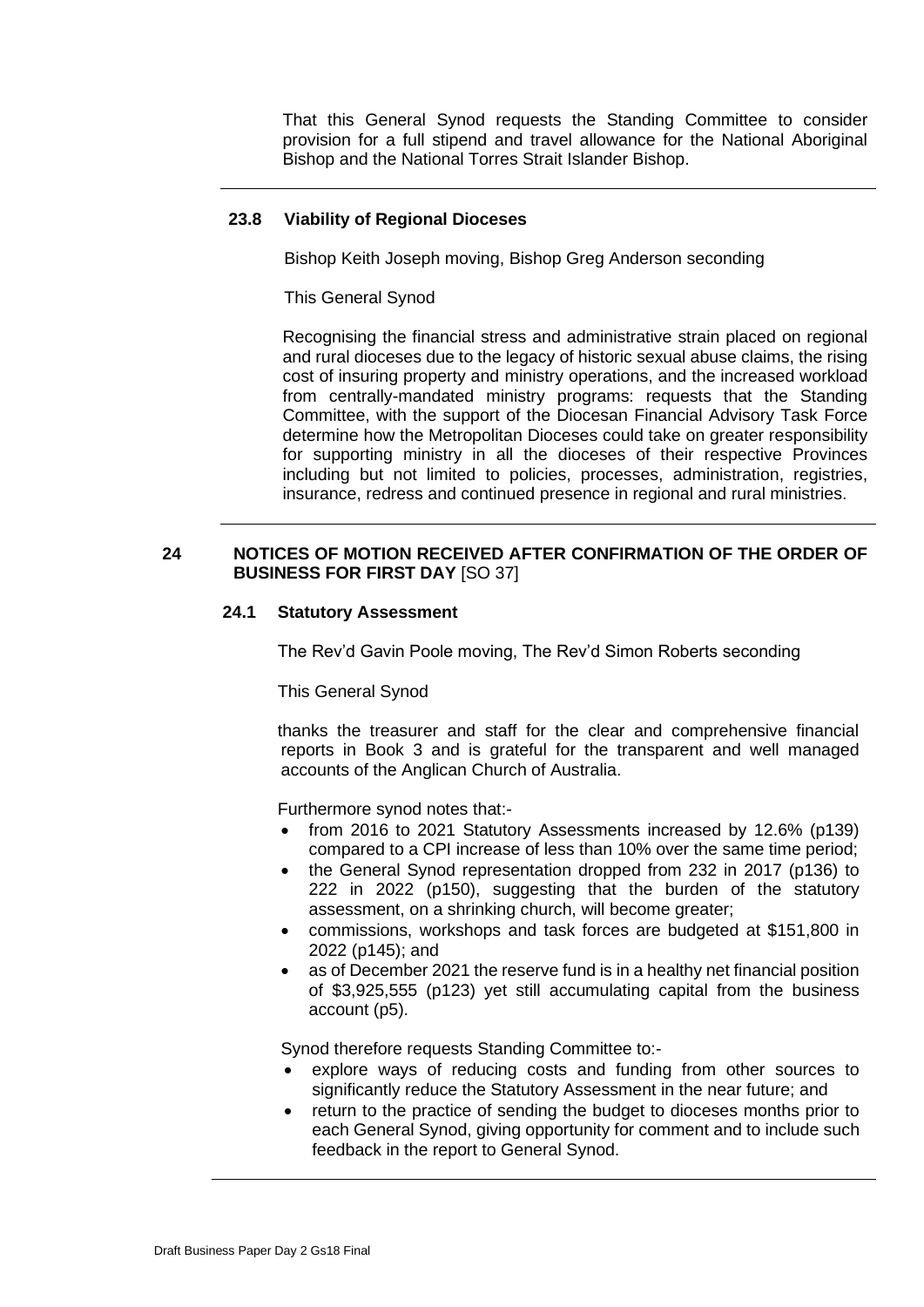# **24.2 Funding of Commissions, Task Forces or Projects**

The Rev'd Simon Roberts moving, The Rev'd Gavin Poole seconding

Synod resolves that:

- a) before any new commission, taskforce, or project is established the cost to the General Synod budget be presented to the Synod for consideration and that no funds be allocated to the commission or taskforce in excess of the amount approved upon establishment;
- b) at each future session of General Synod the ongoing need for each commission, taskforce or project established by resolution of Synod (excluding those formed by Canon) be ratified along with the cost to the General Synod budget of each commission or taskforce;
- c) the ongoing need for each commission established by Canon be reviewed at least every second session of General Synod.

# **24.3 Affirmation of Same-sex Marriage**

The Rev'd Assoc Prof Matthew Anstey moving, Professor Peter Sherlock seconding

The General Synod

- a) welcomes the introduction of civil same-sex marriages in Australia as providing a state-based way of recognising faithfulness, love and commitment;
- b) gives thanks for the public witness of Christian same-sex couples;
- c) notes the diversity of theological and legal viewpoints published by the Doctrine Commission, *Marriage, Same-Sex Marriage and the Anglican Church of Australia*, and that this diversity of viewpoints is found among faithful, committed Anglicans who worship in all dioceses of the Anglican Church of Australia;
- d) affirms that marriage is not considered a matter pertaining to salvation in this Church, as noted by the Appellate Tribunal Wangaratta Reference [140]: "at many points in time between 1662 and the present day, that doctrine [of marriage] was changed in response to different understandings of Scripture, changing perceptions about the respective roles of men and women, and the need to accommodate the law of the land …. These changes never signalled that the Church of England's teachings expounded during the solemnisation rite were being proclaimed as matters going to salvation or part of the 'faith' of the Church"; and recognising that in heaven we shall neither marry nor be given in marriage (Mk 12:25);
- e) notes that at no point in the process of the General Synod's passing of canons relating to holy matrimony (Solemnization of Matrimony Canon 1981, Marriage of Divorced Persons Canon 1981, Matrimony (Prohibited Relationships) Canon 1981) was reference made to constitutional impediments to such, as noted by the Appellate Tribunal Wangaratta Reference [141];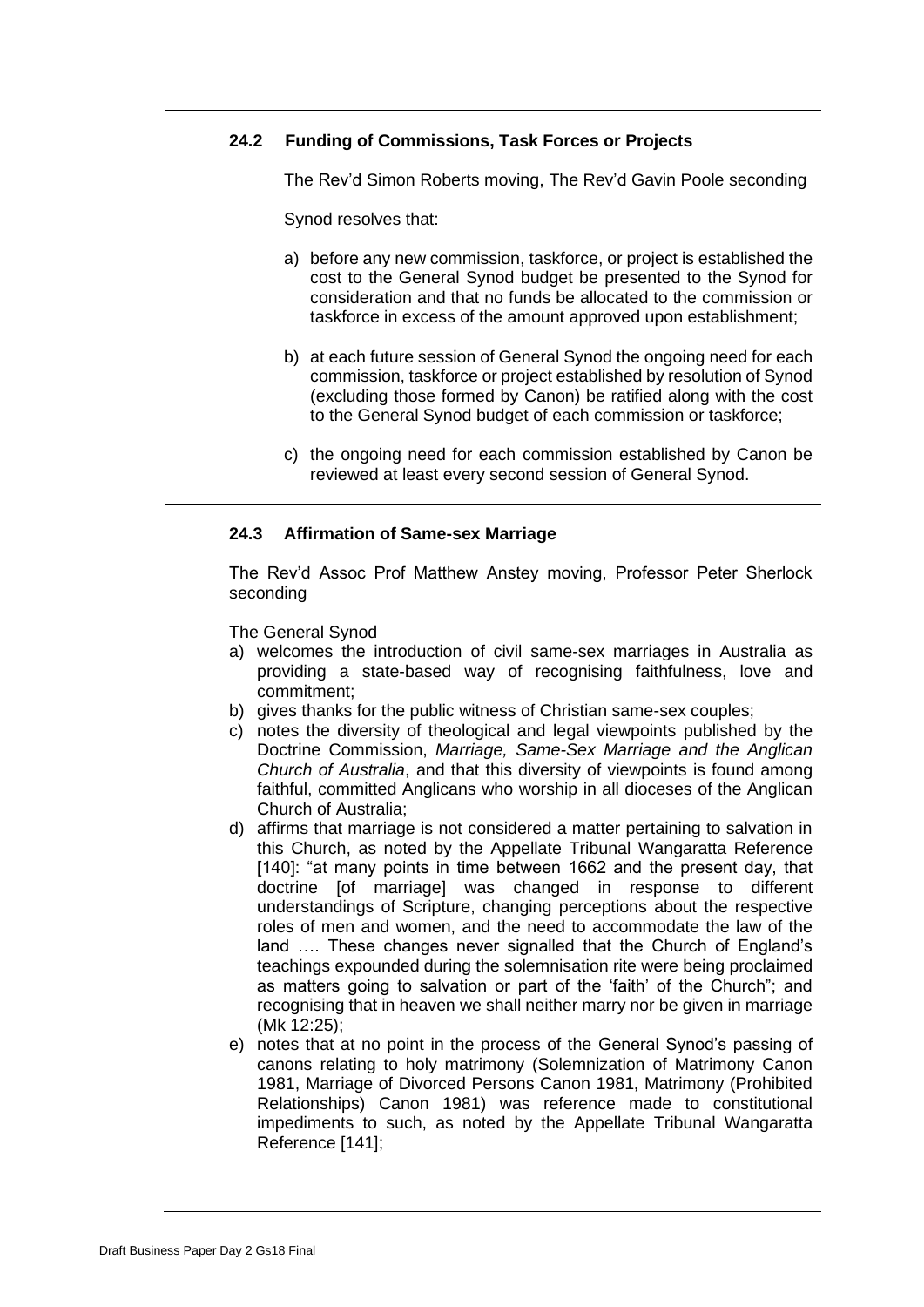- f) acknowledges the continual evolution within the church, including the Anglican Church of Australia, of its position on moral issues – such as slavery, capital punishment, interracial marriage, contraception, the equality of men and women – and the concomitant absence of any such moral injunctions in the historic Creeds;
- g) considers same-sex marriage as a moral good and a gift to be celebrated, providing an enrichment of the Christian understanding of marriage and a witness to God's grace and love, consistent with the testimony of Scripture and Anglican tradition as expressed in the historic Creeds.

# **24.4 Sydney Anglican Schools**

The Rev'd Assoc Prof Matthew Anstey moving, Ms Ann Nadge seconding

The General Synod

- a) acknowledges with sadness the negative publicity in the SMH article, "'I am livid': Anglican principals' fury at edict against gay marriage" (6 May 2022) regarding the imposition of heteronormativity as a required belief for Principals and Board Members of Anglican Schools in the Diocese of Sydney and the deleterious impact such publicity has on the mission of, and goodwill towards, the whole of the Anglican Church of Australia and the Anglican Schools Association;
- b) acknowledges with sadness that the said SMH news reported that "[t]he extra clause…took schools by surprise" and that several School Principals chose to speak "on the condition of anonymity", indicating not insignificant concerns regarding freedom of speech, dialogue, and transparency, values central and intrinsic to the very notion of education and religious affiliation;
- c) notes that such a requirement for Principals and Board Members of Sydney Anglican Schools to adhere to a specific moral position on marriage is unprecedented in the history of the ACA and is a marked departure from the practice of the ACA of individual freedom of conscience on moral matters;
- d) notes that the moral code required by the Diocese of Sydney is a minority view, held by few Australians, and opposed by the majority of Anglican teenagers (60% support same-sex marriage, "Freedoms, Faiths and Futures: Teenage Australians on Religion, Sexuality and Diversity", 2017), and moreover, pertains to a matter of ongoing debate in this church, such that imposition of an obligatory adherence to such thwarts open dialogue, conversation, and listening to alternative viewpoints;
- e) is distressed that this action exacerbates the lived experience of many LGBTIQA+ teachers, staff, board members, parents and students in many faith-based schools, in which the church is seen as judgmental, unsafe, discriminatory, and a source of harm and exclusion;
- f) acknowledges that mandating such a requirement for a voluntary organisation in receipt of public funding jeopardises the public goodwill and governmental commitment towards educational providers, but also other public services of this church offered in aged care, disability services, social housing, domestic violence support and the like.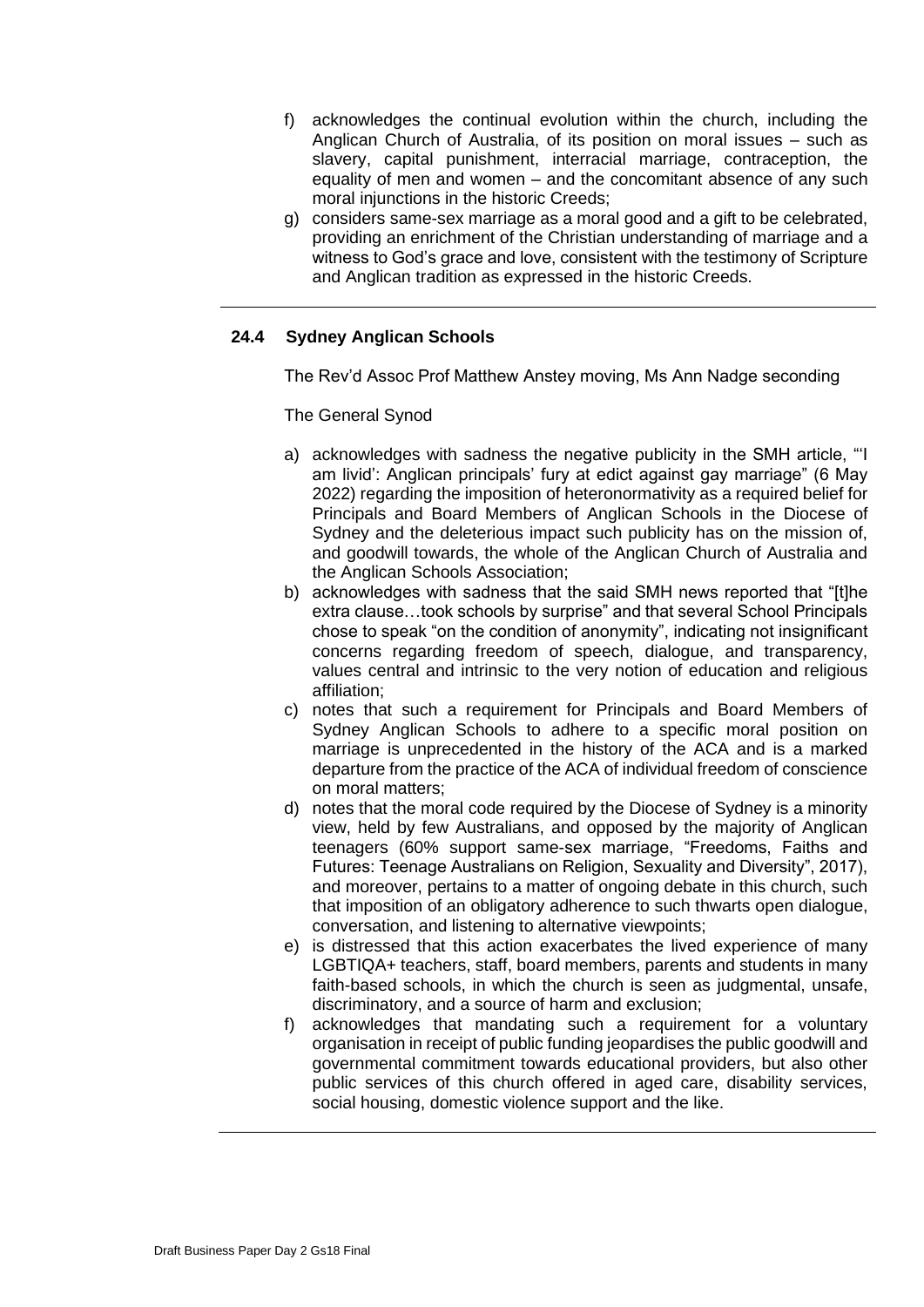# **24.5 Unity of the Church**

Bishop Ian Coutts mover, Bishop Greg Anderson seconder

That this Synod notes that the significant differences and division over the issue of blessing of same sex marriage has served to exacerbate and consolidate pre-existing and some still unresolved divisions within our Anglican Church of Australia.

Recommends this General Synod, for the sake of the gospel and the Commission of the Church, and for the fulfillment of Jesus Christ's commandment in John 13.34-35 and John 15.12 and Jesus' prayer in John 17.2–23, earnestly desires that respectful dialogue continue to address the broad as well as specific differences between us, including concerns about salvation, biblical exegesis, culture and pastoral concern. Such dialogue should also address past hurts and concerns and consider how best the Anglican Church of Australia and its constituent dioceses might use their combined resources to most faithfully and effectively be the Church God is calling us to be.

Commits all of us through and between our dioceses and parishes to engage with one another on these significant matters with respect, listening and love for one another.

# **24.6 Doctrine Commission**

The Rev'd James Harricks moving, The Ven Kara Hartley seconding

We thank the Doctrine Commission for their report on the gospel and its consequences and commend it to the General Synod as we continue to reflect on the glorious gospel of grace that indeed 'impacts the whole of life personally, corporately, and socially.

# **24.7 Aged Care and Disability Care**

Moved by Bishop Peter Stuart; seconded by The Very Rev'd Katherine Bowyer

This General Synod in response to the findings of the Aged Care Royal Commission and in response to community concerns about the National Disability Insurance Scheme and in response to issues being raised in the Disability Royal Commission calls on the incoming Commonwealth Government to develop and communicate a strategic roadmap for improvement to Aged Care and Disability Care which implements the findings of the Aged Care and Disability Royal Commissions, enables providers of Aged Care and Disability Care to have long-term confidence about sufficient funding for the provision of services, and assures people receiving support of the integrity of these systems.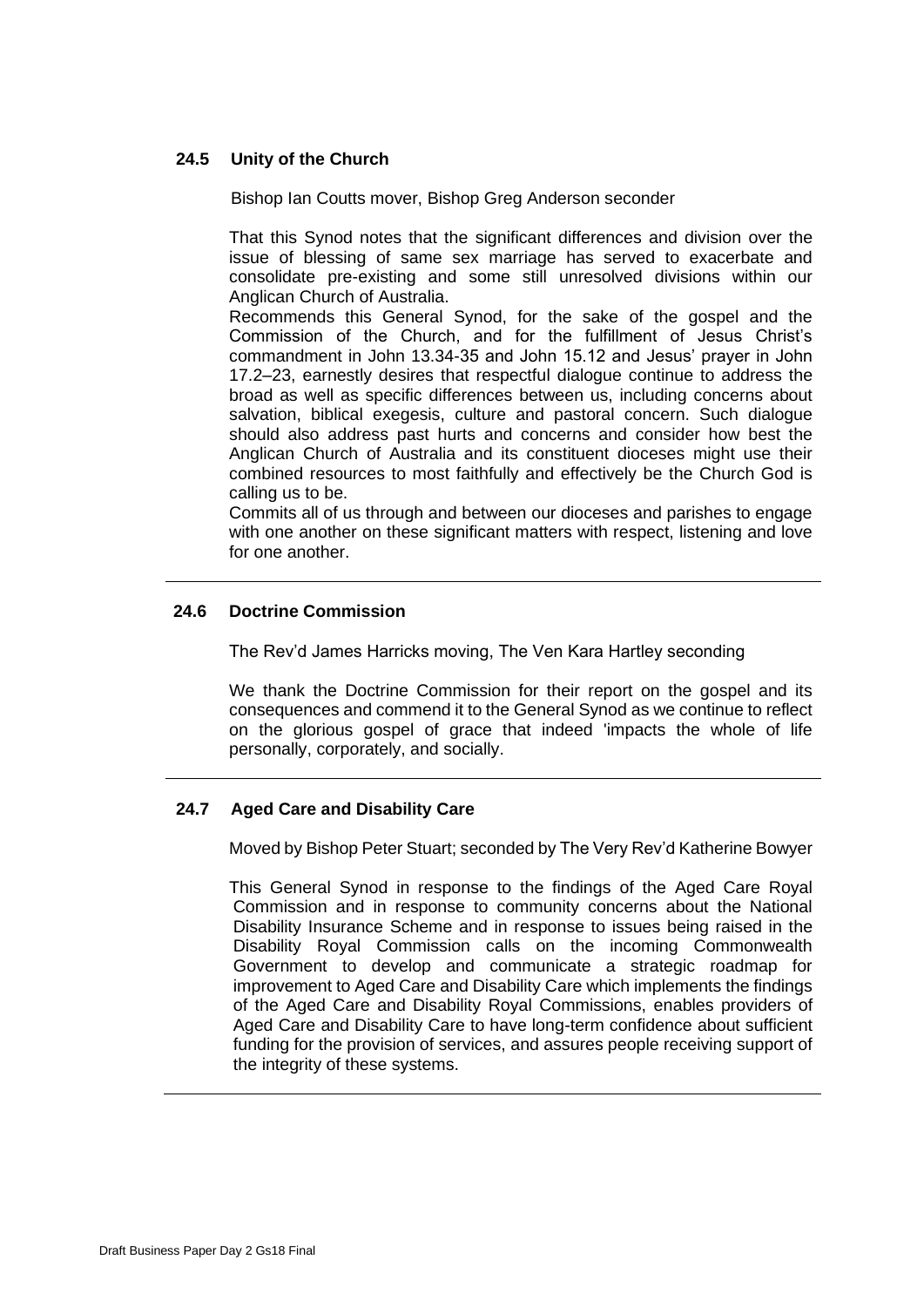# **24.8 Federal Gambling Reform**

The Rev'd Dr Michael Bird moving, The Very Rev'd Sandy Grant seconding

The General Synod notes that the Bible says "Whoever oppresses the poor shows contempt for their Maker, but whoever is kind to the needy honours God" (Proverbs 14.31). Therefore it joins the Alliance for Gambling Reform in calling on the next federal Parliament:

- to ban all sports gambling advertising on TV, radio and online, (or at least before 10,.00pm at night);

- to complete legislative changes to ban the use of credit cards for gambling, including online, directory or through third party payment systems like digital wallets;

- to expand the national consumer protection framework to regulate casinos and online gambling at a national level, for example by creating a national casino regulator and an online gambling ombudsman;

- to ban donations from any gambling license holder, including Board or committee members of gambling license holders, or their peak bodies to political parties and candidates.

The General Synod requests the General Secretary to communication the terms of the resolution to the national Leaders of all political parties represented in the federal Parliament before the imminent federal election, and to ensure that all members and senators of the newly convened Parliament are advised of the terms of this resolutions as soon as possible after the election is declared.

# **24.9 Great Commission**

The Very Rev'd Sandy Grant moving, Bishop Rick Lewers seconding

General Synod submits to the universal authority in heaven and earth given by God to the risen Lord Jesus Christ. Therefore we recommit to the 'Great Commission' he has given to go and make disciples of all nations, baptising them in the name of the Father and of the Son and the Holy Spirit, and teaching them to obey everything Jesus has commanded us.

Synod also recalls that the first and key mark of the Anglican Consultative Council's Five Marks of Mission is "To proclaim the Good News of the Kingdom", and that the second Mark is to "To teach, baptise and nurture new believers".

Therefore Synod laments the lack of attention we have given in the ordering of our business towards encouraging evangelism and disciple-making.

However, Synod commends Anglican organisations such as ABM (the Australian Board of Mission), the Defence Force Board with its Anglican Chaplains, the Mission to Seafarers, BCA (the Bush Church Aid Society) and NATSIAC (the National Aboriginal and Torres Strait Islander Anglican Council) for how central or important "preaching" or "proclaiming" the gospel of Christ is to their stated missions.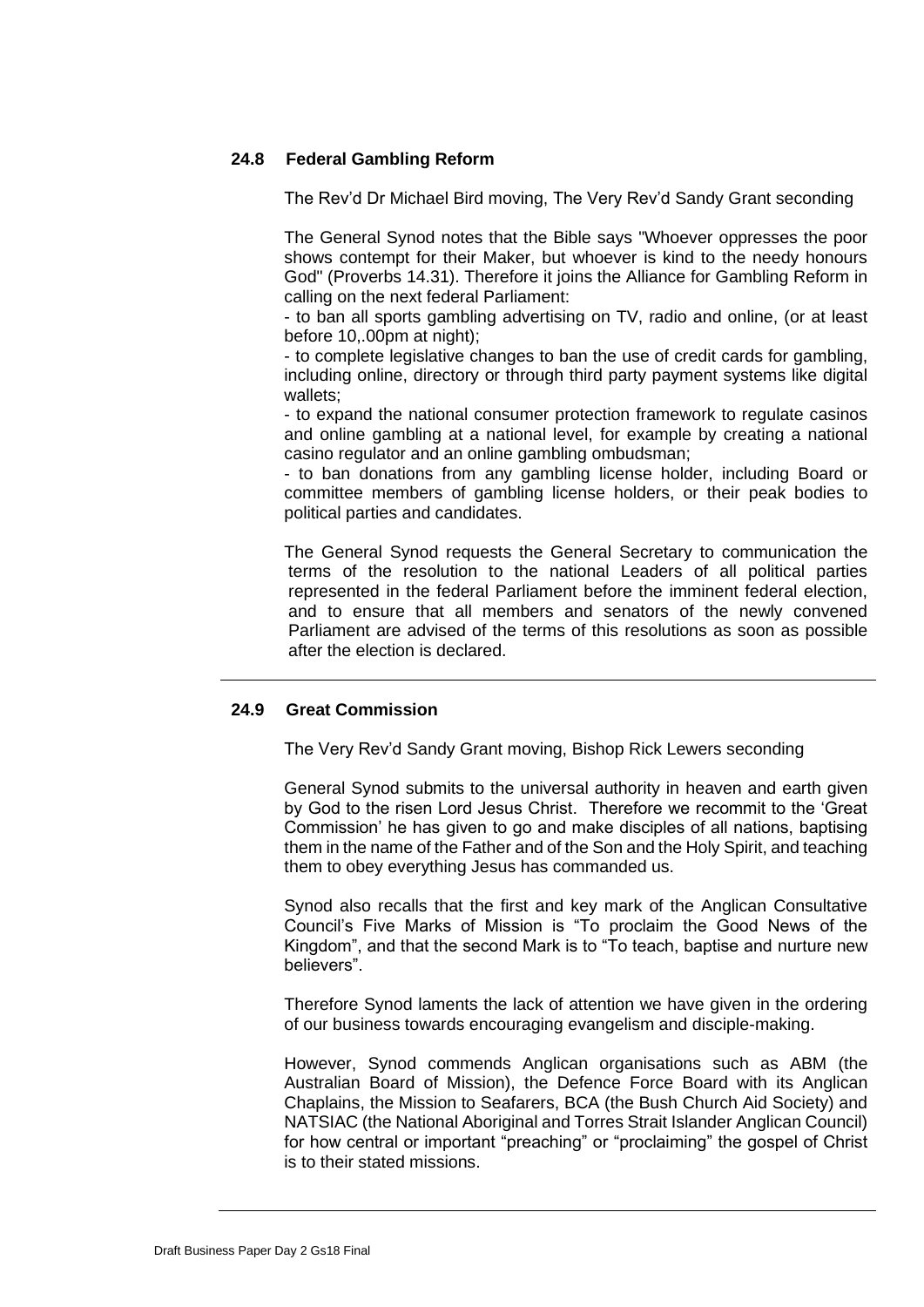We also affirm the observation made (Book 4, p 4-175) by the Diocesan Financial Advisory Task Force (DFATF), in the context of addressing the serious lack of financial sustainability of many dioceses and so encouraging the possibility of combining of 'back office' functions, that "… with a growing church, many of the financial concerns that DFATF and others have been attempting to address would be ameliorated or disappear. Hence the strategic priority of the Church should be on most effectively sharing the gospel and nurturing the faithful with a view to increasing Church membership."

We urge the Standing Committee and its Commissions to keep obedience to the first and primary mark of mission firmly in view, even when the particular matters in front of them are not directly related to gospel proclamation.

Lastly, Synod acknowledges that the primary carriage of obedience to Christ's Great Commission lies not with Commissions, Agencies or Synods but with local churches. So as members of the same, we rededicate ourselves in personal faith and obedience to the Lord Jesus for the varied parts we can play in evangelism and disciple-making.

### **24.10 State and Territory Gambling Reform**

The Very Rev'd Sandy Grant moving, The Rev'd Dr Michael Bird seconding

The General Synod notes that Australia has the world's worst rate of gambling losses per capita, with poker machines causing the significant majority of those losses, being home to less than half a percent of the world's population but with 20 percent of its pokies.

The General Synod also notes that the Bible reminds rulers to "Speak up and judge fairly, defend the rights of the poor and needy" (Proverbs 31:9).

Therefore in light of the enormous losses on poker machines, General Synod urges all State and Territory parliaments, to consider urgently:

- implementation of \$1 bet limits on all poker machines (recommended by Productivity Commission);
- implementation of a cashless gaming smart card system (commended by the Bergin Inquiry);
- more extensive compulsory shut down periods for all poker machines, for example between midnight and 10am, and;
- as an immediate initial step, mandating that all future electronic gaming device technology (including the gaming devices themselves and any gambling card technology) be capable of implementing such measures.

The General Synod requests the General Secretary to communicate the terms of this resolution to the Premiers and Opposition Leaders of each State and Territory Parliament.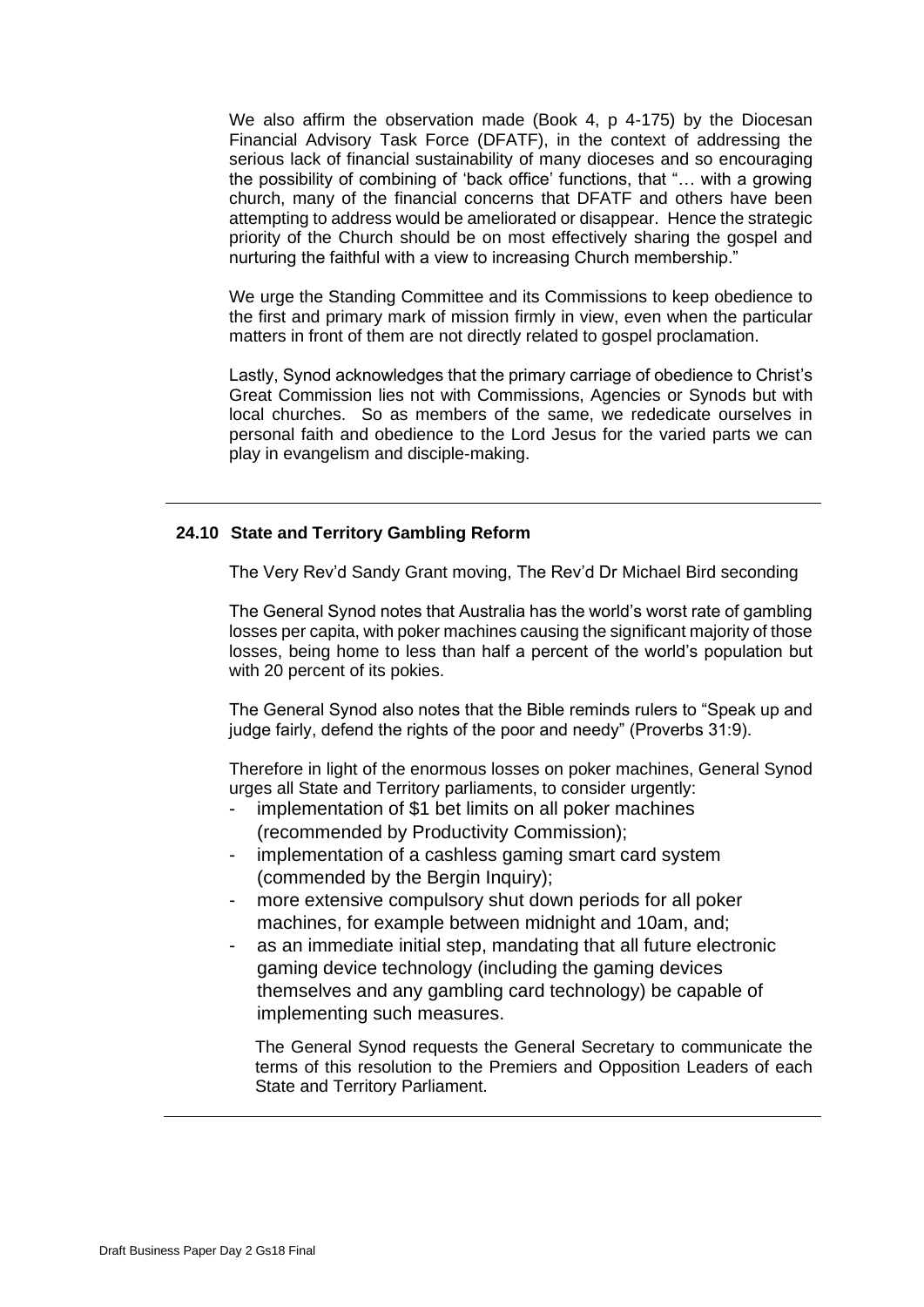### **24.11 Anglican Super**

Mr Allan Thomson moving, Mr Malcolm Purvis seconding

General Synod congratulates Anglican Super on its  $60<sup>th</sup>$  Anniversary and thanks it for reflecting our Anglican understanding in its ethical investment practices, notably against gambling, slavery and human trafficking.

### **24.12 Anglican Schools Australia**

Bishop Jeremy Greaves moving, Archbishop Kay Goldsworthy seconding

That this Synod gives thanks for the ministry of Anglican Schools Australia as a vibrant Network of General Synod; and affirms the place of Anglican Schools in the life of our Church as agencies of education and mission.

### **24.13 Thanks for Preparation of Bills for General Synod**

Mr Robert Wicks moving, the Rev'd Nigel Fortescue seconding

The General Synod –

(a) recognises the significant amount of work involved in the preparation of bills for this General Synod session, and gives thanks for all those involved in this process,

(b) notes that a number of bills promoted to this session provide for amendments to be made to principal canons and, in some cases, the proposed amendments are complex, and

(c) requests, in relation to bills promoted to future sessions which provide for complex amendments to a principal canon, the Standing Committee prepare a version of the principal canon with the proposed amendments shown in marked form to assist General Synod members understand the effect of the amendments and more fully engage in the process of considering them.

### **24.14 Euthanasia**

Dr Karin Sowada moving, Dr Denise Cooper-Clarke seconding

General Synod

1. Reaffirms its principled opposition to euthanasia or physician assisted suicide as

a. a threat to the safety and well-being of the most vulnerable in our society;

- b. it overturns the ethics of medicine and healthcare;
- c. it undermines the need to provide adequate and appropriate palliative care
- to all Australians, irrespective of who they are or where they reside; and
- d. it is opposed by all faiths that share the belief that life is sacred.